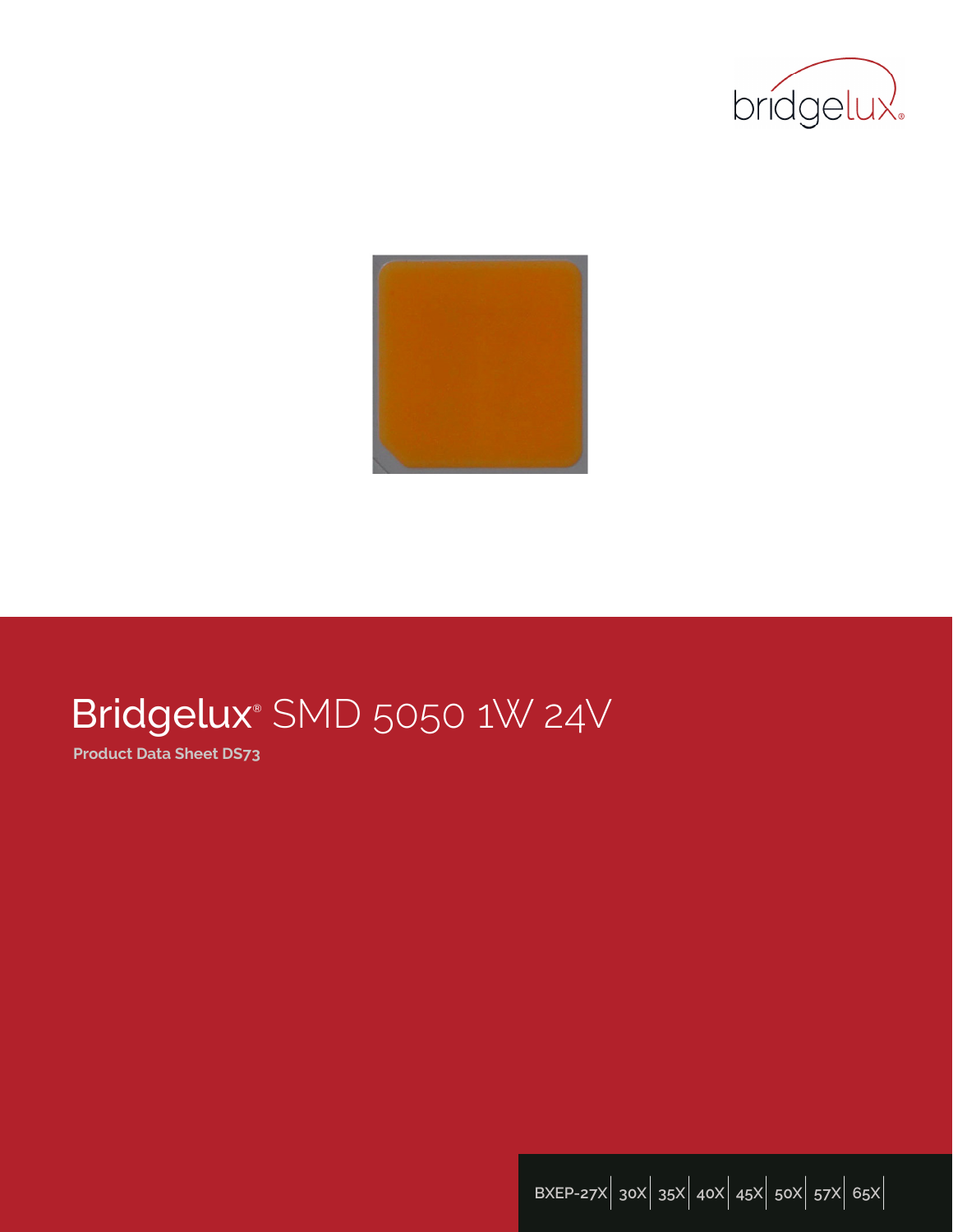# 5050  $\geq$



# Introduction

The Bridgelux SMD 5050 high power LED is hot-color targeted, which ensures that the LEDs fall within their specified color bin at the typical application conditions of 85°C. With its broad lumen coverage and wide range of CCT options, the SMD 5050 provides unparalleled design-in flexibility for indoor and outdoor lighting applications. The SMD 5050 is ideal as a drop-in replacement for emitters with an industry standard 5.0mm x 5.0mm footprint. • Notich ensures that<br>
bad lumen coverage<br>
and outdoor lighting<br>
5.0mm x 5.0mm fo<br> **Benefits**<br>
• Lower operating<br>
• Ease of design a<br>
• Uniform consiste<br>
• Reliable and con<br>
• Environmentally<br>
• Design flexibility

### **Features**

- Industry-standard 5050 footprint
- 3 bin color control enables tight color control
- Hot-color targeting ensures that color is within the ANSI bin at the typical application conditions of 85°C
- Enables 3- and 5-step MacAdam ellipse custom binning kits
- RoHS compliant and lead free
- Multiple CCT configurations for a wide range of lighting applications

### **Benefits**

- Lower operating and manufacturing cost
- Ease of design and rapid go-to-market
- Uniform consistent white light
- Reliable and constant white point
- Environmentally friendly, complies with standards
- · Design flexibility

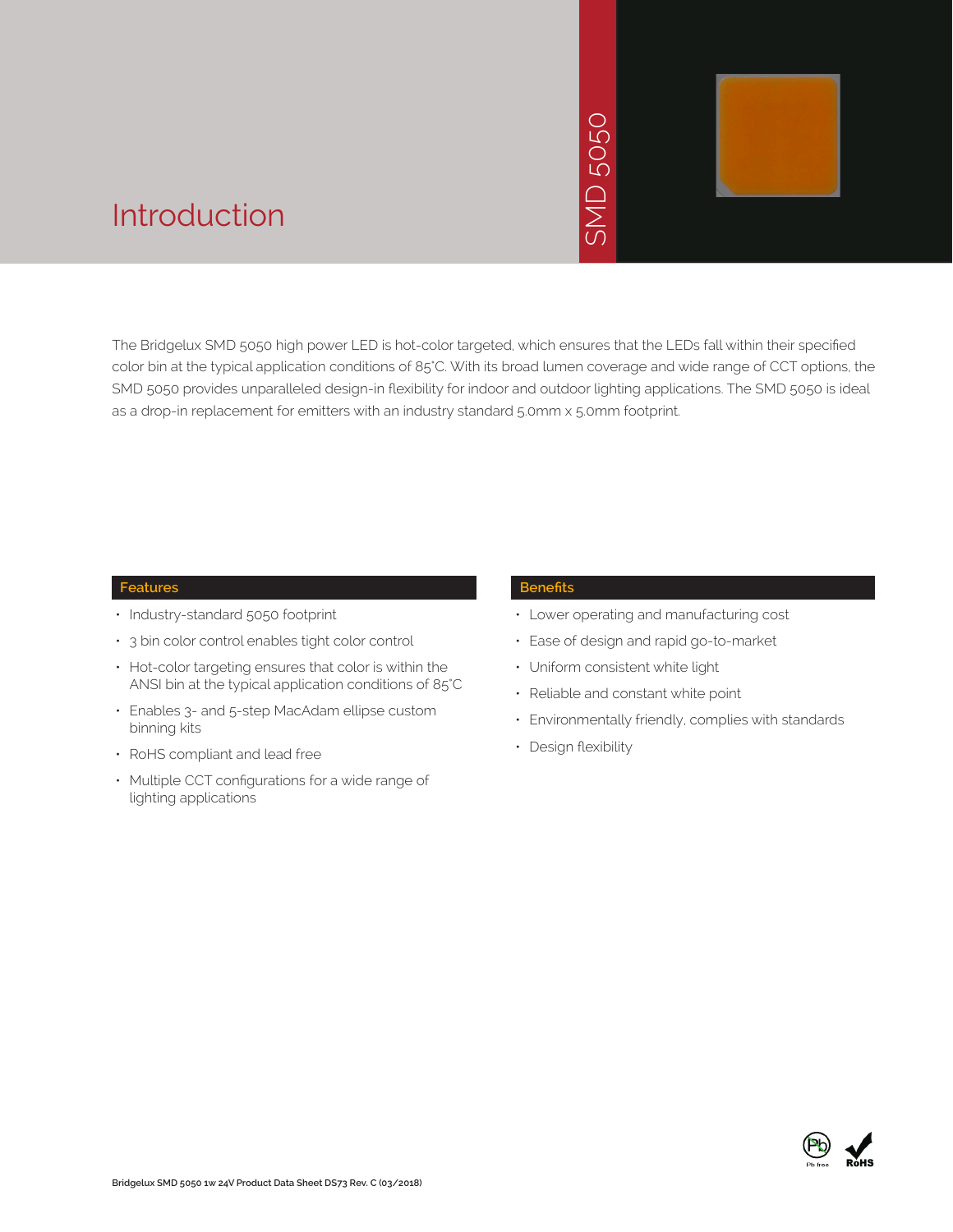# **Contents**

| Product Feature Map                         | $\overline{c}$ |
|---------------------------------------------|----------------|
| Product Nomenclature                        | $\overline{c}$ |
| <b>Product Test Conditions</b>              | $\overline{c}$ |
| <b>Product Selection Guide</b>              | 3              |
| Performance at Commonly Used Drive Currents | 5              |
| <b>Electrical Characteristics</b>           | 9              |
| Absolute Maximum Ratings                    | 10             |
| <b>Product Bin Definitions</b>              | 11             |
| Performance Curves                          | 14             |
| <b>Typical Radiation Pattern</b>            | 17             |
| <b>Typical Color Spectrum</b>               | 18             |
| <b>Mechanical Dimensions</b>                | 19             |
| Reliability                                 | 20             |
| Reflowing Characteristics                   | 21             |
| Packaging                                   | 22             |
| Design Resources                            | 24             |
| Precautions                                 | 24             |
| <b>Disclaimers</b>                          | 24             |
| About Bridgelux                             | 25             |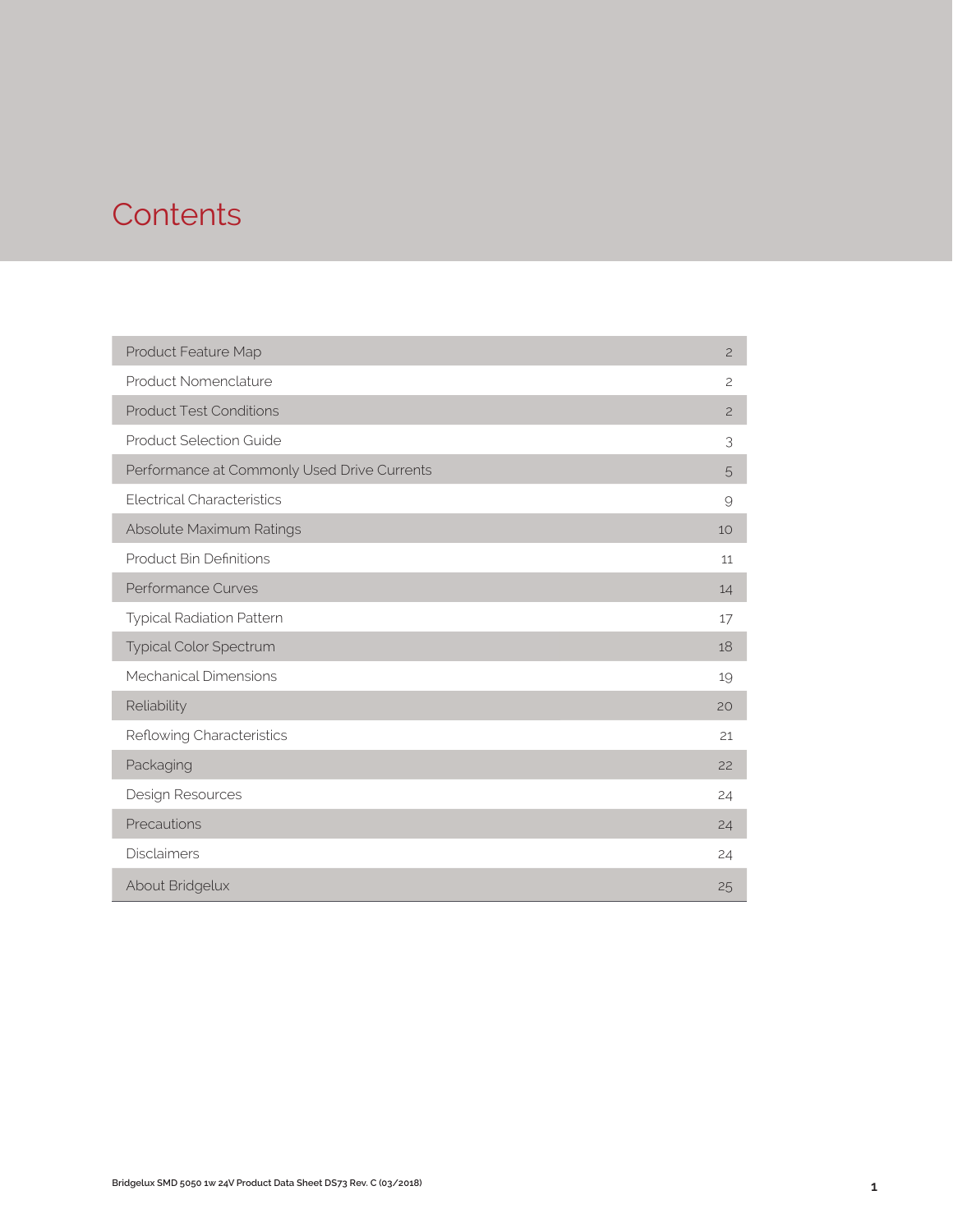# Product Feature Map

Bridgelux SMD LED products come in industry standard package sizes and follow ANSI binning standards. These LEDs are optimized for cost and performance, helping to ensure highly competitive system lumen per dollar performance while addressing the stringent efficacy and reliability standards required for modern lighting applications.





#### **Product Test Conditions**

Bridgelux SMD 5050 LEDs are tested and binned with a 10ms pulse of 45mA at T<sub>j</sub> (junction temperature)=T<sub>sp</sub> (solder point temperature) =25°C. Forward voltage and luminous flux are binned at a T<sub>j</sub>-T<sub>sp</sub>=25°C, while color is hot targeted at a T<sub>sp</sub> of 85°C.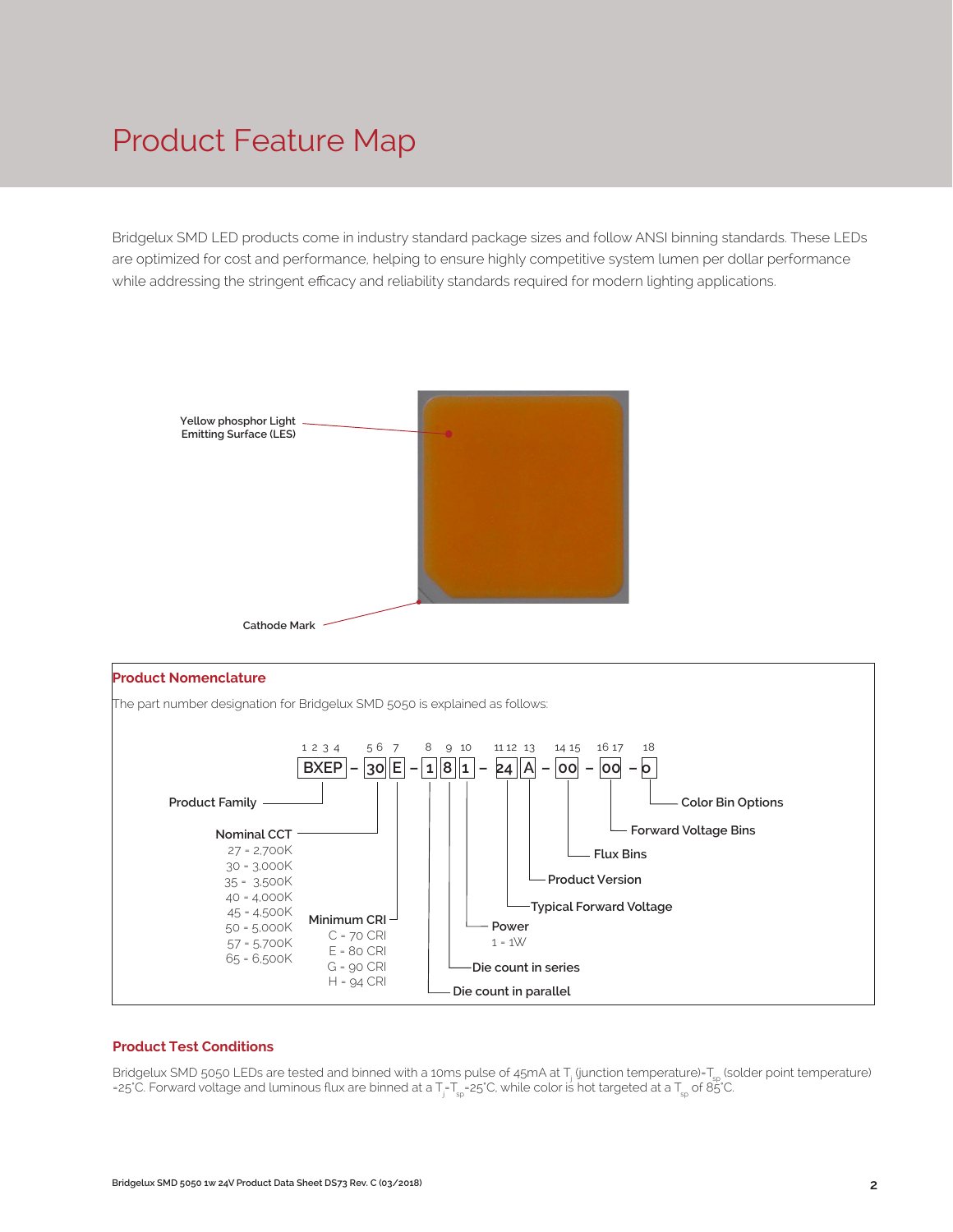The following product configurations are available:

| Part Number <sup>1,6</sup> | Nominal CCT <sup>2</sup> | CRI3.5 | <b>Nominal</b><br><b>Drive Current</b> | Forward Voltage <sup>4.5</sup><br>(V) |                | <b>Typical Pulsed</b> | <b>Typical Power</b> | <b>Typical Efficacy</b> |               |
|----------------------------|--------------------------|--------|----------------------------------------|---------------------------------------|----------------|-----------------------|----------------------|-------------------------|---------------|
|                            | (K)                      |        | (mA)                                   | Min                                   | <b>Typical</b> | Max                   | Flux $(lm)^{4.5}$    | (W)                     | $\frac{1}{2}$ |
| BXEP-27C-181-24A-00-00-0   | 2700                     | 70     | 45                                     | 20.8                                  | 22.0           | 24.6                  | 183                  | 1.0                     | 185           |
| BXEP-27E-181-24A-00-00-0   | 2700                     | 80     | 45                                     | 20.8                                  | 22.0           | 24.6                  | 163                  | 1.0                     | 165           |
| BXEP-27G-181-24A-00-00-0   | 2700                     | 90     | 45                                     | 20.8                                  | 22.0           | 24.6                  | 140                  | 1.0                     | 141           |
| BXEP-27H-181-24A-00-00-0   | 2700                     | 94     | 45                                     | 20.8                                  | 22.0           | 24.6                  | 135                  | 1.0                     | 136           |
| BXEP-30C-181-24A-00-00-0   | 3000                     | 70     | 45                                     | 20.8                                  | 22.0           | 24.6                  | 187                  | 1.0                     | 189           |
| BXEP-30E-181-24A-00-00-0   | 3000                     | 80     | 45                                     | 20.8                                  | 22.0           | 24.6                  | 170                  | 1.0                     | 172           |
| BXEP-30G-181-24A-00-00-0   | 3000                     | 90     | 45                                     | 20.8                                  | 22.0           | 24.6                  | 143                  | 1.0                     | 144           |
| BXEP-35C-181-24A-00-00-0   | 3500                     | 70     | 45                                     | 20.8                                  | 22.0           | 24.6                  | 190                  | 1.0                     | 192           |
| BXEP-35E-181-24A-00-00-0   | 3500                     | 80     | 45                                     | 20.8                                  | 22.0           | 24.6                  | 175                  | 1.0                     | 177           |
| BXEP-40C-181-24A-00-00-0   | 4000                     | 70     | 45                                     | 20.8                                  | 22.0           | 24.6                  | 192                  | 1.0                     | 194           |
| BXEP-40E-181-24A-00-00-0   | 4000                     | 80     | 45                                     | 20.8                                  | 22.0           | 24.6                  | 179                  | 1.0                     | 181           |
| BXEP-40G-181-24A-00-00-0   | 4000                     | 90     | 45                                     | 20.8                                  | 22.0           | 24.6                  | 154                  | 1.0                     | 156           |
| BXEP-40H-181-24A-00-00-0   | 4000                     | 94     | 45                                     | 20.8                                  | 22.0           | 24.6                  | 148                  | 1.0                     | 150           |
| BXEP-45C-181-24A-00-00-0   | 4500                     | 70     | 45                                     | 20.8                                  | 22.0           | 24.6                  | 192                  | 1.0                     | 194           |
| BXEP-45E-181-24A-00-00-0   | 4500                     | 80     | 45                                     | 20.8                                  | 22.0           | 24.6                  | 179                  | 1.0                     | 181           |
| BXEP-50C-181-24A-00-00-0   | 5000                     | 70     | 45                                     | 20.8                                  | 22.0           | 24.6                  | 192                  | 1.0                     | 194           |
| BXEP-50E-181-24A-00-00-0   | 5000                     | 80     | 45                                     | 20.8                                  | 22.0           | 24.6                  | 179                  | 1.0                     | 181           |
| BXEP-57C-181-24A-00-00-0   | 5700                     | 70     | 45                                     | 20.8                                  | 22.0           | 24.6                  | 192                  | 1.0                     | 194           |
| BXEP-57E-181-24A-00-00-0   | 5700                     | 80     | 45                                     | 20.8                                  | 22.0           | 24.6                  | 177                  | 1.0                     | 179           |
| BXEP-65C-181-24A-00-00-0   | 6500                     | 70     | 45                                     | 20.8                                  | 22.0           | 24.6                  | 190                  | 1.0                     | 192           |
| BXEP-65E-181-24A-00-00-0   | 6500                     | 80     | 45                                     | 20.8                                  | 22.0           | 24.6                  | 176                  | 1.0                     | 178           |

**Table 1:** Selection Guide, Pulsed Measurement Data at 45mA (T<sub>j</sub>=T<sub>sp</sub>=25°C)

Notes for Table 1:

- 1. The last 7 characters (including hyphens '-') refer to flux bins, forward voltage bins, and color bin options, respectively. "00-00-0" denotes the full distribution of flux, forward voltage, and 7 SDCM color. Example: BXEP-30E-181-24A-00-00-0 refers to the full distribution of flux, forward voltage, and color within a 3000K 7-step ANSI standard chromaticity region with a minimum of 80CRI, 1x8 die configuration, 1w power, 22V typical forward voltage.
- 2. Product CCT is hot targeted at  $T_{sp}$  = 85°C. Nominal CCT as defined by ANSI C78.377-2011.
- 3. Listed CRIs are minimum values and include test tolerance.
- 4. Products tested under pulsed condition (10ms pulse width) at nominal drive current where T<sub>i</sub>-T<sub>sp</sub>-25°C.
- 5. Bridgelux maintains a ±7.5% tolerance on luminous flux measurements, ±0.1V tolerance on forward voltage measurements, and ±2 tolerance on CRI measurements for the SMD 5050.
- 6. Refer to Table 6 and Table 7 for Bridgelux SMD 5050 Luminous Flux Binning and Forward Voltage Binning information.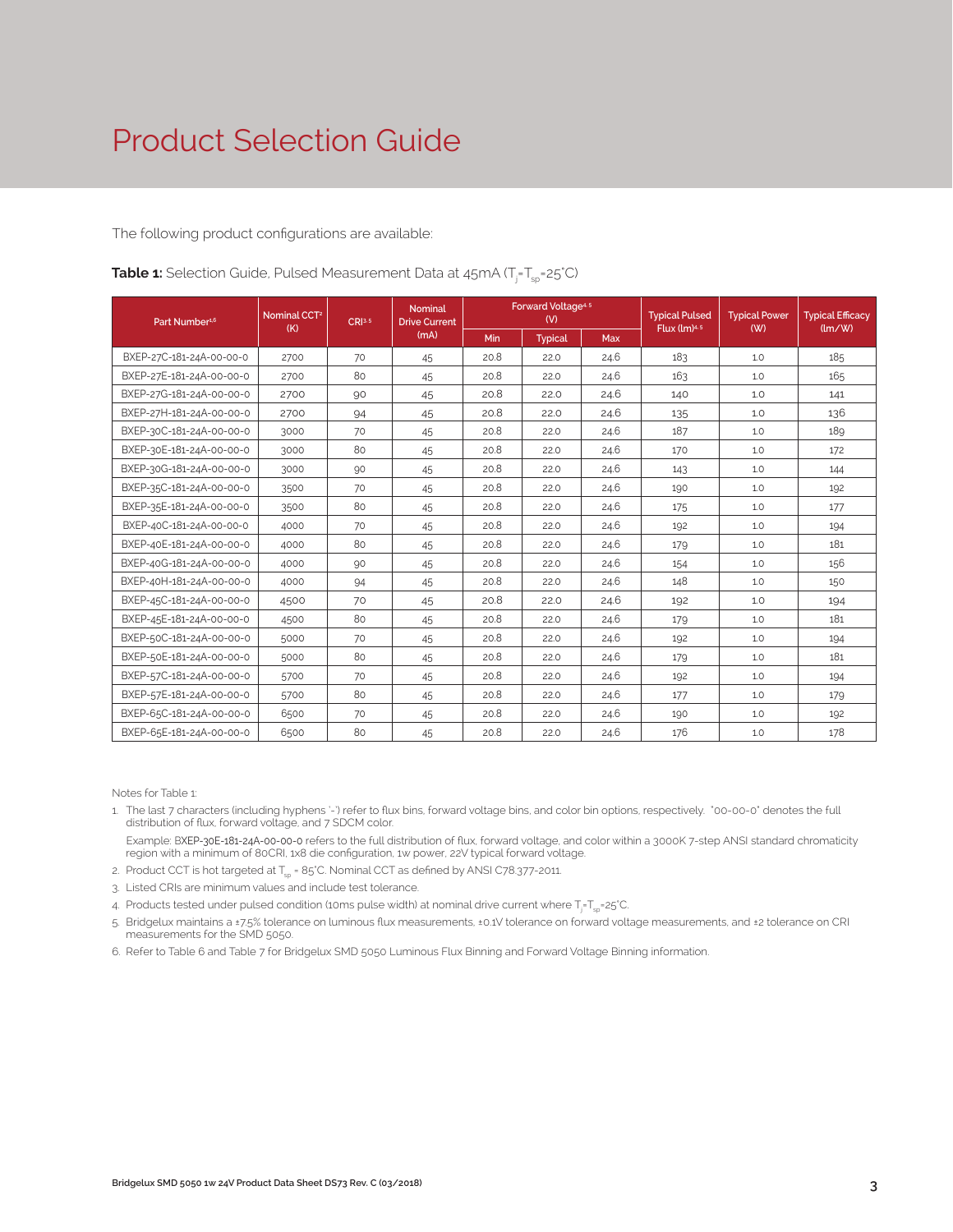The following product configurations are available:

| Part Number <sup>15</sup> | Nominal CCT <sup>2</sup> | CRI34 | <b>Nominal</b><br><b>Drive Current</b> |      | Forward Voltage <sup>4</sup><br>(V) |      | <b>Typical DC Flux</b> | <b>Typical Power</b> | <b>Typical Efficacy</b> |
|---------------------------|--------------------------|-------|----------------------------------------|------|-------------------------------------|------|------------------------|----------------------|-------------------------|
|                           | (K)                      |       | (mA)                                   | Min  | <b>Typical</b>                      | Max  | (lm) <sup>4</sup>      | (VV)                 | $\frac{1}{2}$           |
| BXEP-27C-181-24A-00-00-0  | 2700                     | 70    | 45                                     | 20.2 | 21.4                                | 23.9 | 166                    | 0.96                 | 172                     |
| BXEP-27E-181-24A-00-00-0  | 2700                     | 80    | 45                                     | 20.2 | 21.4                                | 23.9 | 148                    | 0.96                 | 153                     |
| BXEP-27G-181-24A-00-00-0  | 2700                     | 90    | 45                                     | 20.2 | 21.4                                | 23.9 | 127                    | 0.96                 | 132                     |
| BXEP-27H-181-24A-00-00-0  | 2700                     | 94    | 45                                     | 20.2 | 21.4                                | 23.9 | 122                    | 0.96                 | 127                     |
| BXEP-30C-181-24A-00-00-0  | 3000                     | 70    | 45                                     | 20.2 | 21.4                                | 23.9 | 169                    | 0.96                 | 176                     |
| BXEP-30E-181-24A-00-00-0  | 3000                     | 80    | 45                                     | 20.2 | 21.4                                | 23.9 | 154                    | 0.96                 | 160                     |
| BXEP-30G-181-24A-00-00-0  | 3000                     | 90    | 45                                     | 20.2 | 21.4                                | 23.9 | 130                    | 0.96                 | 135                     |
| BXEP-35C-181-24A-00-00-0  | 3500                     | 70    | 45                                     | 20.2 | 21.4                                | 23.9 | 172                    | 0.96                 | 179                     |
| BXEP-35E-181-24A-00-00-0  | 3500                     | 80    | 45                                     | 20.2 | 21.4                                | 23.9 | 159                    | 0.96                 | 165                     |
| BXEP-40C-181-24A-00-00-0  | 4000                     | 70    | 45                                     | 20.2 | 21.4                                | 23.9 | 174                    | 0.96                 | 181                     |
| BXEP-40E-181-24A-00-00-0  | 4000                     | 80    | 45                                     | 20.2 | 21.4                                | 23.9 | 162                    | 0.96                 | 168                     |
| BXEP-40G-181-24A-00-00-0  | 4000                     | 90    | 45                                     | 20.2 | 21.4                                | 23.9 | 140                    | 0.96                 | 145                     |
| BXEP-40H-181-24A-00-00-0  | 4000                     | 94    | 45                                     | 20.2 | 21.4                                | 23.9 | 134                    | 0.96                 | 139                     |
| BXEP-45C-181-24A-00-00-0  | 4500                     | 70    | 45                                     | 20.2 | 21.4                                | 23.9 | 174                    | 0.96                 | 181                     |
| BXEP-45E-181-24A-00-00-0  | 4500                     | 80    | 45                                     | 20.2 | 21.4                                | 23.9 | 162                    | 0.96                 | 168                     |
| BXEP-50C-181-24A-00-00-0  | 5000                     | 70    | 45                                     | 20.2 | 21.4                                | 23.9 | 174                    | 0.96                 | 181                     |
| BXEP-50E-181-24A-00-00-0  | 5000                     | 80    | 45                                     | 20.2 | 21.4                                | 23.9 | 162                    | 0.96                 | 168                     |
| BXEP-57C-181-24A-00-00-0  | 5700                     | 70    | 45                                     | 20.2 | 21.4                                | 23.9 | 174                    | 0.96                 | 181                     |
| BXEP-57E-181-24A-00-00-0  | 5700                     | 80    | 45                                     | 20.2 | 21.4                                | 23.9 | 160                    | 0.96                 | 167                     |
| BXEP-65C-181-24A-00-00-0  | 6500                     | 70    | 45                                     | 20.2 | 21.4                                | 23.9 | 172                    | 0.96                 | 179                     |
| BXEP-65E-181-24A-00-00-0  | 6500                     | 80    | 45                                     | 20.2 | 21.4                                | 23.9 | 159                    | 0.96                 | 166                     |

**Table 2:** Selection Guide, Stabilized DC Performance (T<sub>sp</sub> = 85°C)<sup>6,7</sup>

Notes for Table 2:

1. The last 7 characters (including hyphens '-') refer to flux bins, forward voltage bins, and color bin options, respectively. "00-00-0" denotes the full distribution of flux, forward voltage, and 7 SDCM color.

 Example: BXEP-30E-181-24A-00-00-0 refers to the full distribution of flux, forward voltage, and color within a 3000K 7-step ANSI standard chromaticity region with a minimum of 80CRI, 1x8 die configuration, 1w power, 22V typical forward voltage.

- 2. Product CCT is hot targeted at  $T_{sp}$  = 85°C. Nominal CCT as defined by ANSI C78.377-2011.
- 3. Listed CRIs are minimum values and include test tolerance.

4. Bridgelux maintains a ±7.5% tolerance on luminous flux measurements, ±0.1V tolerance on forward voltage measurements, and ±2 tolerance on CRI measurements for the SMD 5050.

5. Refer to Table 6 and Table 7 for Bridgelux SMD 5050 Luminous Flux Binning and Forward Voltage Binning information.

6. Typical stabilized DC performance values are provided as reference only and are not a guarantee of performance.

7. Typical performance is estimated based on operation under DC (direct current) with LED emitter mounted onto a heat sink with thermal interface material and the solder point temperature maintained at 85°C. Based on Bridgelux test setup, values may vary depending on the thermal design of the luminaire and/or the exposed environment to which the product is subjected.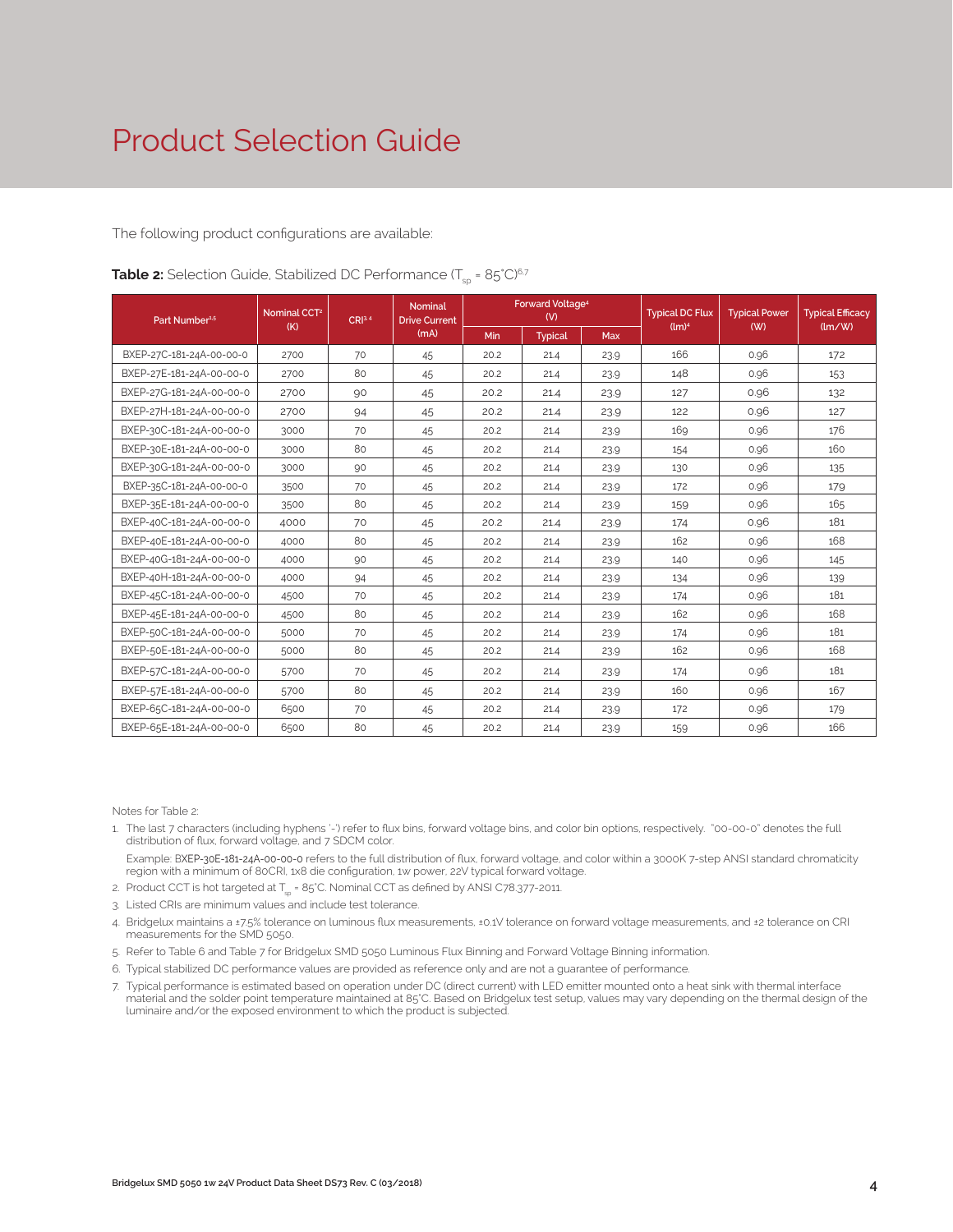SMD 5050 LEDs are tested to the specifications shown using the nominal drive currents in Table 1. SMD 5050 may also be driven at other drive currents dependent on specific application design requirements. The performance at any drive current can be derived from the current vs. voltage characteristics shown in Figure 2 and the relative luminous flux vs. current characteristics shown in Figure 3. The performance at commonly used drive currents is summarized in Table 3.

| <b>Part Number</b>       | <b>CRI</b> | <b>Drive</b><br>Current <sup>1</sup><br>(mA) | Typical V<br>$\overline{T_{\rm sp}}$ = 25°C<br>(V) | <b>Typical Power</b><br>$T_{sp} = 25^{\circ}C$<br>(W) | <b>Typical Pulsed</b><br>Flux <sup>2</sup><br>$T_{sp} = 25^{\circ}C$<br>(lm) | <b>Typical</b><br>DC Flux <sup>3</sup><br>$T_{sp} = 85^{\circ}C$<br>(lm) | <b>Typical</b><br><b>Efficacy</b><br>$T_{sp} = 25^{\circ}C$<br>(lm/W) |
|--------------------------|------------|----------------------------------------------|----------------------------------------------------|-------------------------------------------------------|------------------------------------------------------------------------------|--------------------------------------------------------------------------|-----------------------------------------------------------------------|
|                          |            | 45                                           | 22.0                                               | 1.0                                                   | 183                                                                          | 166                                                                      | 185                                                                   |
|                          |            | 90                                           | 23.0                                               | 2.1                                                   | 355                                                                          | 317                                                                      | 171                                                                   |
| BXEP-27C-181-24A-00-00-0 | 70         | 135                                          | 23.9                                               | 3.2                                                   | 514                                                                          | 452                                                                      | 159                                                                   |
|                          |            | 180                                          | 24.7                                               | 4.4                                                   | 662                                                                          | 571                                                                      | 149                                                                   |
|                          |            | 225                                          | 25.3                                               | 5.7                                                   | 798                                                                          | 675                                                                      | 140                                                                   |
|                          |            | 240                                          | 25.5                                               | 6.1                                                   | 841                                                                          | 705                                                                      | 137                                                                   |
|                          |            | 45                                           | 22.0                                               | $1.0$                                                 | 163                                                                          | 148                                                                      | 165                                                                   |
|                          |            | 90                                           | 23.0                                               | 2.1                                                   | 316                                                                          | 282                                                                      | 152                                                                   |
| BXEP-27E-181-24A-00-00-0 | 80         | 135                                          | 23.9                                               | 3.2                                                   | 458                                                                          | 403                                                                      | 142                                                                   |
|                          |            | 180                                          | 24.7                                               | 4.4                                                   | 590                                                                          | 509                                                                      | 133                                                                   |
|                          |            | 225                                          | 25.3                                               | 5.7                                                   | 710                                                                          | 601                                                                      | 125                                                                   |
|                          |            | 240                                          | 25.5                                               | 6.1                                                   | 749                                                                          | 628                                                                      | 122                                                                   |
|                          | 90         | 45                                           | 22.0                                               | 1.0                                                   | 140                                                                          | 127                                                                      | 141                                                                   |
|                          |            | 90                                           | 23.0                                               | 2.1                                                   | 271                                                                          | 243                                                                      | 131                                                                   |
| BXEP-27G-181-24A-00-00-0 |            | 135                                          | 23.9                                               | 3.2                                                   | 393                                                                          | 346                                                                      | 122                                                                   |
|                          |            | 180                                          | 24.7                                               | 4.4                                                   | 506                                                                          | 437                                                                      | 114                                                                   |
|                          |            | 225                                          | 25.3                                               | 5.7                                                   | 610                                                                          | 516                                                                      | 107                                                                   |
|                          |            | 240                                          | 25.5                                               | 6.1                                                   | 643                                                                          | 540                                                                      | 105                                                                   |
|                          |            | 45                                           | 22.0                                               | 1.0                                                   | 187                                                                          | 169                                                                      | 189                                                                   |
|                          |            | 90                                           | 23.0                                               | 2.1                                                   | 362                                                                          | 324                                                                      | 175                                                                   |
| BXEP-30C-181-24A-00-00-0 | 70         | 135                                          | 23.9                                               | 3.2                                                   | 525                                                                          | 462                                                                      | 163                                                                   |
|                          |            | 180                                          | 24.7                                               | 4.4                                                   | 676                                                                          | 584                                                                      | 152                                                                   |
|                          |            | 225                                          | 25.3                                               | 5.7                                                   | 815                                                                          | 689                                                                      | 143                                                                   |
|                          |            | 240                                          | 25.5                                               | 6.1                                                   | 859                                                                          | 721                                                                      | 140                                                                   |
|                          |            | 45                                           | 22.0                                               | $1.0\,$                                               | 170                                                                          | 154                                                                      | 172                                                                   |
|                          |            | 90                                           | 23.0                                               | 2.1                                                   | 329                                                                          | 295                                                                      | 159                                                                   |
| BXEP-30E-181-24A-00-00-0 | 80         | 135                                          | 23.9                                               | 3.2                                                   | 478                                                                          | 420                                                                      | 148                                                                   |
|                          |            | 180                                          | 24.7                                               | 4.4                                                   | 615                                                                          | 531                                                                      | 138                                                                   |
|                          |            | 225                                          | 25.3                                               | 5.7                                                   | 741                                                                          | 627                                                                      | 130                                                                   |
|                          |            | 240                                          | 25.5                                               | 6.1                                                   | 781                                                                          | 655                                                                      | 127                                                                   |

Notes for Table 3:

1. Alternate drive currents in Table 3 are provided for reference only and are not a guarantee of performance.

2. Bridgelux maintains a ± 7.5% tolerance on flux measurements.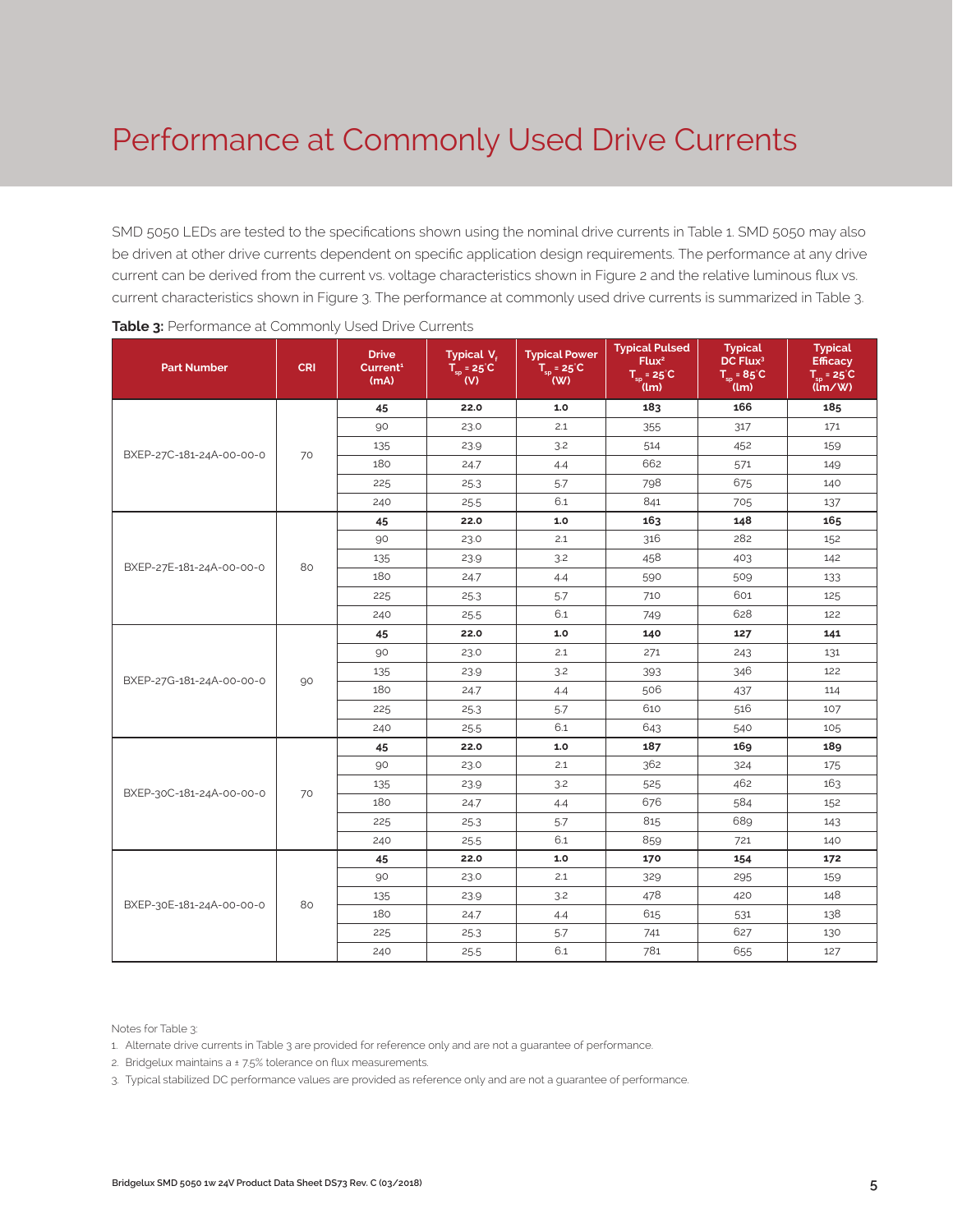SMD 5050 LEDs are tested to the specifications shown using the nominal drive currents in Table 1. SMD 5050 may also be driven at other drive currents dependent on specific application design requirements. The performance at any drive current can be derived from the current vs. voltage characteristics shown in Figure 2 and the relative luminous flux vs. current characteristics shown in Figure 3. The performance at commonly used drive currents is summarized in Table 3.

| <b>Part Number</b>       | <b>CRI</b> | <b>Drive</b><br>Current <sup>1</sup><br>(mA) | Typical V<br>$\overline{T_{\rm sp}}$ = 25°C<br>(V) | <b>Typical Power</b><br>$T_{sp} = 25^{\circ}C$<br>(W) | <b>Typical Pulsed</b><br>Flux <sup>2</sup><br>$T_{sp} = 25^{\circ}C$<br>(lm) | <b>Typical</b><br>DC Flux <sup>3</sup><br>$T_{sp} = 85^{\circ}C$<br>(lm) | <b>Typical</b><br><b>Efficacy</b><br>$T_{sp} = 25^{\circ}C$<br>(lm/W) |
|--------------------------|------------|----------------------------------------------|----------------------------------------------------|-------------------------------------------------------|------------------------------------------------------------------------------|--------------------------------------------------------------------------|-----------------------------------------------------------------------|
|                          |            | 45                                           | 22.0                                               | 1.0                                                   | 143                                                                          | 130                                                                      | 144                                                                   |
|                          |            | 90                                           | 23.0                                               | 2.1                                                   | 277                                                                          | 248                                                                      | 134                                                                   |
| BXEP-30G-181-24A-00-00-0 | 90         | 135                                          | 23.9                                               | 3.2                                                   | 402                                                                          | 353                                                                      | 124                                                                   |
|                          |            | 180                                          | 24.7                                               | 4.4                                                   | 517                                                                          | 447                                                                      | 116                                                                   |
|                          |            | 225                                          | 25.3                                               | 5.7                                                   | 623                                                                          | 527                                                                      | 109                                                                   |
|                          |            | 240                                          | 25.5                                               | 6.1                                                   | 657                                                                          | 551                                                                      | 107                                                                   |
|                          |            | 45                                           | 22.0                                               | $1.0$                                                 | 190                                                                          | 172                                                                      | 192                                                                   |
|                          |            | 90                                           | 23.0                                               | 2.1                                                   | 368                                                                          | 329                                                                      | 178                                                                   |
| BXEP-35C-181-24A-00-00-0 | 70         | 135                                          | 23.9                                               | 3.2                                                   | 534                                                                          | 470                                                                      | 165                                                                   |
|                          |            | 180                                          | 24.7                                               | 4.4                                                   | 687                                                                          | 593                                                                      | 155                                                                   |
|                          |            | 225                                          | 25.3                                               | 5.7                                                   | 828                                                                          | 700                                                                      | 145                                                                   |
|                          |            | 240                                          | 25.5                                               | 6.1                                                   | 873                                                                          | 732                                                                      | 142                                                                   |
|                          | 80         | 45                                           | 22.0                                               | 1.0                                                   | 175                                                                          | 159                                                                      | 177                                                                   |
|                          |            | 90                                           | 23.0                                               | 2.1                                                   | 339                                                                          | 303                                                                      | 164                                                                   |
| BXEP-35E-181-24A-00-00-0 |            | 135                                          | 23.9                                               | 3.2                                                   | 492                                                                          | 433                                                                      | 152                                                                   |
|                          |            | 180                                          | 24.7                                               | 4.4                                                   | 633                                                                          | 546                                                                      | 142                                                                   |
|                          |            | 225                                          | 25.3                                               | 5.7                                                   | 763                                                                          | 645                                                                      | 134                                                                   |
|                          |            | 240                                          | 25.5                                               | 6.1                                                   | 804                                                                          | 675                                                                      | 131                                                                   |
|                          |            | 45                                           | 22.0                                               | 1.0                                                   | 192                                                                          | 174                                                                      | 194                                                                   |
|                          |            | 90                                           | 23.0                                               | 2.1                                                   | 372                                                                          | 333                                                                      | 180                                                                   |
| BXEP-40C-181-24A-00-00-0 | 70         | 135                                          | 23.9                                               | 3.2                                                   | 539                                                                          | 475                                                                      | 167                                                                   |
|                          |            | 180                                          | 24.7                                               | 4.4                                                   | 694                                                                          | 600                                                                      | 156                                                                   |
|                          |            | 225                                          | 25.3                                               | 5.7                                                   | 837                                                                          | 708                                                                      | 147                                                                   |
|                          |            | 240                                          | 25.5                                               | 6.1                                                   | 882                                                                          | 740                                                                      | 144                                                                   |
|                          |            | 45                                           | 22.0                                               | $1.0\,$                                               | 179                                                                          | 162                                                                      | 181                                                                   |
|                          |            | 90                                           | 23.0                                               | 2.1                                                   | 347                                                                          | 310                                                                      | 167                                                                   |
| BXEP-40E-181-24A-00-00-0 | 80         | 135                                          | 23.9                                               | 3.2                                                   | 503                                                                          | 442                                                                      | 156                                                                   |
|                          |            | 180                                          | 24.7                                               | 4.4                                                   | 647                                                                          | 559                                                                      | 146                                                                   |
|                          |            | 225                                          | 25.3                                               | 5.7                                                   | 780                                                                          | 660                                                                      | 137                                                                   |
|                          |            | 240                                          | 25.5                                               | 6.1                                                   | 822                                                                          | 690                                                                      | 134                                                                   |

Notes for Table 3:

1. Alternate drive currents in Table 3 are provided for reference only and are not a guarantee of performance.

2. Bridgelux maintains a ± 7.5% tolerance on flux measurements.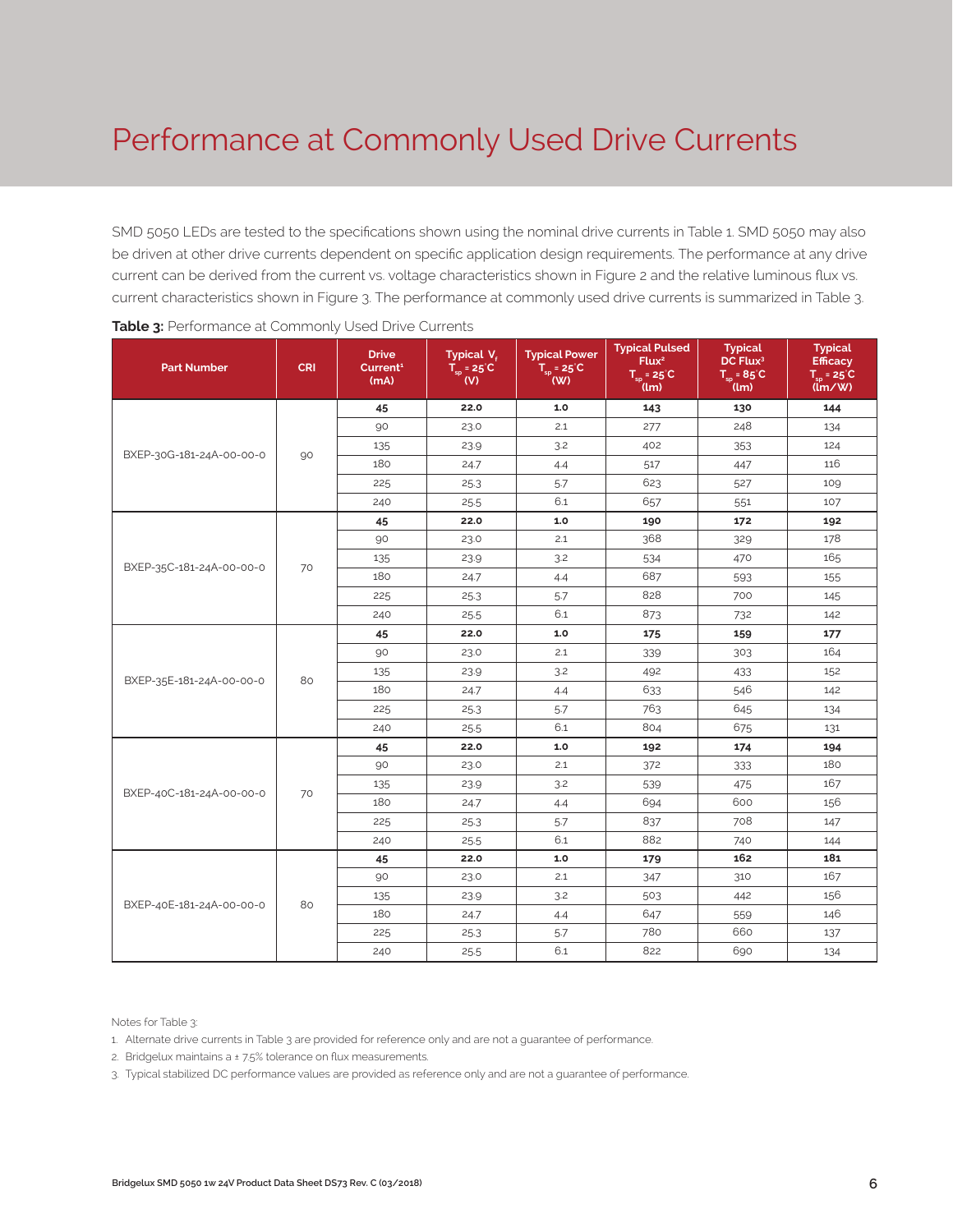| <b>Part Number</b>       | <b>CRI</b> | <b>Drive</b><br>Current <sup>1</sup><br>(mA) | Typical V.<br>$T_{\rm sp}$ = 25°C<br>(V) | <b>Typical Power</b><br>$T_{\rm sp}$ = 25°C<br>$($ W $)$ | <b>Typical Pulsed</b><br>Flux <sup>2</sup><br>$T_{sp}$ = 25°C<br>(lm) | <b>Typical</b><br>DC Flux <sup>3</sup><br>$T_{\text{cm}} = 85^{\circ}C$<br>(Im) | <b>Typical</b><br><b>Efficacy</b><br>$T_{\rm SD}$ = 25°C<br>$\lim$ /w |
|--------------------------|------------|----------------------------------------------|------------------------------------------|----------------------------------------------------------|-----------------------------------------------------------------------|---------------------------------------------------------------------------------|-----------------------------------------------------------------------|
|                          |            | 45                                           | 22.0                                     | 1.0                                                      | 154                                                                   | 140                                                                             | 156                                                                   |
|                          |            | 90                                           | 23.0                                     | 2.1                                                      | 298                                                                   | 267                                                                             | 144                                                                   |
|                          | 90         | 135                                          | 23.9                                     | 3.2                                                      | 433                                                                   | 381                                                                             | 134                                                                   |
| BXEP-40G-181-24A-00-00-0 |            | 180                                          | 24.7                                     | 4.4                                                      | 557                                                                   | 481                                                                             | 125                                                                   |
|                          |            | 225                                          | 25.3                                     | 5.7                                                      | 671                                                                   | 568                                                                             | 118                                                                   |
|                          |            | 240                                          | 25.5                                     | 6.1                                                      | 707                                                                   | 594                                                                             | 115                                                                   |
|                          |            | 45                                           | 22.0                                     | $1.0\,$                                                  | 192                                                                   | 174                                                                             | 194                                                                   |
|                          |            | 90                                           | 23.0                                     | 2.1                                                      | 372                                                                   | 333                                                                             | 180                                                                   |
| BXEP-45C-181-24A-00-00-0 | 70         | 135                                          | 23.9                                     | 3.2                                                      | 539                                                                   | 475                                                                             | 167                                                                   |
|                          |            | 180                                          | 24.7                                     | 4.4                                                      | 694                                                                   | 600                                                                             | 156                                                                   |
|                          |            | 225                                          | 25.3                                     | 5.7                                                      | 837                                                                   | 708                                                                             | 147                                                                   |
|                          |            | 240                                          | 25.5                                     | 6.1                                                      | 882                                                                   | 740                                                                             | 144                                                                   |
|                          |            | 45                                           | 22.0                                     | $1.0$                                                    | 179                                                                   | 162                                                                             | 181                                                                   |
|                          |            | 90                                           | 23.0                                     | 2.1                                                      | 347                                                                   | 310                                                                             | 167                                                                   |
| BXEP-45E-181-24A-00-00-0 | 80         | 135                                          | 23.9                                     | 3.2                                                      | 503                                                                   | 442                                                                             | 156                                                                   |
|                          |            | 180                                          | 24.7                                     | 4.4                                                      | 647                                                                   | 559                                                                             | 146                                                                   |
|                          |            | 225                                          | 25.3                                     | 5.7                                                      | 780                                                                   | 660                                                                             | 137                                                                   |
|                          |            | 240                                          | 25.5                                     | 6.1                                                      | 822                                                                   | 690                                                                             | 134                                                                   |
|                          |            | 45                                           | 22.0                                     | $1.0$                                                    | 192                                                                   | 174                                                                             | 194                                                                   |
|                          |            | 90                                           | 23.0                                     | 2.1                                                      | 372                                                                   | 333                                                                             | 180                                                                   |
| BXEP-50C-181-24A-00-00-0 | 70         | 135                                          | 23.9                                     | 3.2                                                      | 539                                                                   | 475                                                                             | 167                                                                   |
|                          |            | 180                                          | 24.7                                     | 4.4                                                      | 694                                                                   | 600                                                                             | 156                                                                   |
|                          |            | 225                                          | 25.3                                     | 5.7                                                      | 837                                                                   | 708                                                                             | 147                                                                   |
|                          |            | 240                                          | 25.5                                     | 6.1                                                      | 882                                                                   | 740                                                                             | 144                                                                   |
|                          |            | 45                                           | 22.0                                     | $1.0$                                                    | 179                                                                   | 162                                                                             | 181                                                                   |
|                          |            | 90                                           | 23.0                                     | 2.1                                                      | 347                                                                   | 310                                                                             | 167                                                                   |
| BXEP-50E-181-24A-00-00-0 | 80         | 135                                          | 23.9                                     | 3.2                                                      | 503                                                                   | 442                                                                             | 156                                                                   |
|                          |            | 180                                          | 24.7                                     | 4.4                                                      | 647                                                                   | 559                                                                             | 146                                                                   |
|                          |            | 225                                          | 25.3                                     | 5.7                                                      | 780                                                                   | 660                                                                             | 137                                                                   |
|                          |            | 240                                          | 25.5                                     | 6.1                                                      | 822                                                                   | 690                                                                             | 134                                                                   |

### **Table 3:** Performance at Commonly Used Drive Currents (Continued)

Notes for Table 3:

1. Alternate drive currents in Table 3 are provided for reference only and are not a guarantee of performance.

2. Bridgelux maintains a ± 7.5% tolerance on flux measurements.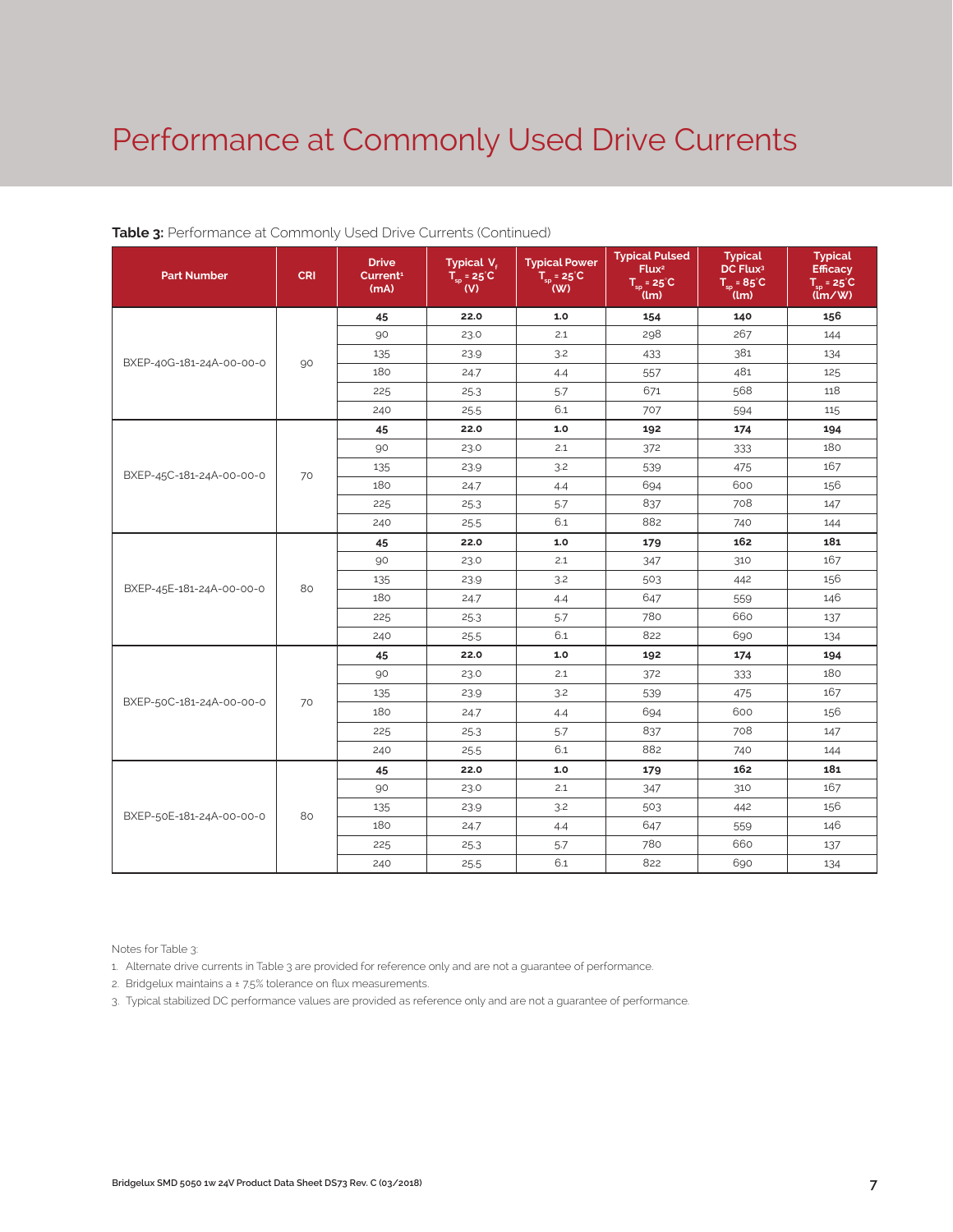| <b>Part Number</b>       | <b>CRI</b> | <b>Drive</b><br>Current <sup>1</sup><br>(mA) | Typical V <sub>r</sub><br>$T_{\rm sp}$ = 25°C<br>(V) | <b>Typical Power</b><br>$\overline{T_{\rm sp}}$ = 25 <sup>°</sup> C<br>(W) | <b>Typical Pulsed</b><br>Flux <sup>2</sup><br>$\overline{T_{\rm sp}}$ = 25 <sup>°</sup> C<br>(lm) | <b>Typical</b><br>DC Flux <sup>3</sup><br>$T_{\rm so} = 85^{\circ}C$<br>(lm) | <b>Typical</b><br><b>Efficacy</b><br>$T_{\rm SD}$ = 25°C<br>$\lim$ /w |
|--------------------------|------------|----------------------------------------------|------------------------------------------------------|----------------------------------------------------------------------------|---------------------------------------------------------------------------------------------------|------------------------------------------------------------------------------|-----------------------------------------------------------------------|
|                          |            | 45                                           | 22.0                                                 | $1.0$                                                                      | 192                                                                                               | 174                                                                          | 194                                                                   |
|                          |            | 90                                           | 23.0                                                 | 2.1                                                                        | 372                                                                                               | 333                                                                          | 180                                                                   |
| BXEP-57C-181-24A-00-00-0 | 70         | 135                                          | 23.9                                                 | 3.2                                                                        | 539                                                                                               | 475                                                                          | 167                                                                   |
|                          |            | 180                                          | 24.7                                                 | 4.4                                                                        | 694                                                                                               | 600                                                                          | 156                                                                   |
|                          |            | 225                                          | 25.3                                                 | 5.7                                                                        | 837                                                                                               | 708                                                                          | 147                                                                   |
|                          |            | 240                                          | 25.5                                                 | 6.1                                                                        | 882                                                                                               | 740                                                                          | 144                                                                   |
|                          |            | 45                                           | 22.0                                                 | 1.0                                                                        | 177                                                                                               | 160                                                                          | 179                                                                   |
|                          |            | 90                                           | 23.0                                                 | 2.1                                                                        | 343                                                                                               | 307                                                                          | 166                                                                   |
| BXEP-57E-181-24A-00-00-0 | 80         | 135                                          | 23.9                                                 | 3.2                                                                        | 497                                                                                               | 437                                                                          | 154                                                                   |
|                          |            | 180                                          | 24.7                                                 | 4.4                                                                        | 640                                                                                               | 553                                                                          | 144                                                                   |
|                          |            | 225                                          | 25.3                                                 | 5.7                                                                        | 771                                                                                               | 652                                                                          | 135                                                                   |
|                          |            | 240                                          | 25.5                                                 | 6.1                                                                        | 813                                                                                               | 682                                                                          | 132                                                                   |
|                          |            | 45                                           | 22.0                                                 | $1.0$                                                                      | 190                                                                                               | 172                                                                          | 192                                                                   |
|                          | 70         | 90                                           | 23.0                                                 | 2.1                                                                        | 368                                                                                               | 329                                                                          | 178                                                                   |
| BXEP-65C-181-24A-00-00-0 |            | 135                                          | 23.9                                                 | 3.2                                                                        | 534                                                                                               | 470                                                                          | 165                                                                   |
|                          |            | 180                                          | 24.7                                                 | 4.4                                                                        | 687                                                                                               | 593                                                                          | 155                                                                   |
|                          |            | 225                                          | 25.3                                                 | 5.7                                                                        | 828                                                                                               | 700                                                                          | 145                                                                   |
|                          |            | 240                                          | 25.5                                                 | 6.1                                                                        | 873                                                                                               | 732                                                                          | 142                                                                   |
|                          |            | 45                                           | 22.0                                                 | 1.0                                                                        | 176                                                                                               | 159                                                                          | 178                                                                   |
|                          |            | 90                                           | 23.0                                                 | 2.1                                                                        | 341                                                                                               | 305                                                                          | 165                                                                   |
| BXEP-65E-181-24A-00-00-0 | 80         | 135                                          | 23.9                                                 | 3.2                                                                        | 494                                                                                               | 435                                                                          | 153                                                                   |
|                          |            | 180                                          | 24.7                                                 | 4.4                                                                        | 637                                                                                               | 550                                                                          | 143                                                                   |
|                          |            | 225                                          | 25.3                                                 | 5.7                                                                        | 767                                                                                               | 649                                                                          | 135                                                                   |
|                          |            | 240                                          | 25.5                                                 | 6.1                                                                        | 809                                                                                               | 678                                                                          | 132                                                                   |
|                          |            | 45                                           | 22.0                                                 | $1.0$                                                                      | 135                                                                                               | 122                                                                          | 136                                                                   |
|                          |            | 90                                           | 23.0                                                 | 2.1                                                                        | 261                                                                                               | 233                                                                          | 126                                                                   |
| BXEP-27H-181-24A-00-00-0 | 94         | 135                                          | 23.9                                                 | 3.2                                                                        | 378                                                                                               | 333                                                                          | 117                                                                   |
|                          |            | 180                                          | 24.7                                                 | 4.4                                                                        | 487                                                                                               | 420                                                                          | 110                                                                   |
|                          |            | 225                                          | 25.3                                                 | 5.7                                                                        | 587                                                                                               | 496                                                                          | 103                                                                   |
|                          |            | 240                                          | 25.5                                                 | 6.1                                                                        | 618                                                                                               | 519                                                                          | 101                                                                   |
|                          |            | 45                                           | 22.0                                                 | 1.0                                                                        | 148                                                                                               | 134                                                                          | 150                                                                   |
|                          |            | 90                                           | 23.0                                                 | 2.1                                                                        | 287                                                                                               | 257                                                                          | 138                                                                   |
|                          |            | 135                                          | 23.9                                                 | 3.2                                                                        | 416                                                                                               | 366                                                                          | 129                                                                   |
| BXEP-40H-181-24A-00-00-0 | 94         | 180                                          | 24.7                                                 | 4.4                                                                        | 536                                                                                               | 462                                                                          | 121                                                                   |
|                          |            | 225                                          | 25.3                                                 | 5.7                                                                        | 645                                                                                               | 546                                                                          | 113                                                                   |
|                          |            | 240                                          | 25.5                                                 | 6.1                                                                        | 680                                                                                               | 571                                                                          | 111                                                                   |

### **Table 3:** Performance at Commonly Used Drive Currents (Continued)

Notes for Table 3:

1. Alternate drive currents in Table 3 are provided for reference only and are not a guarantee of performance.

2. Bridgelux maintains a ± 7.5% tolerance on flux measurements.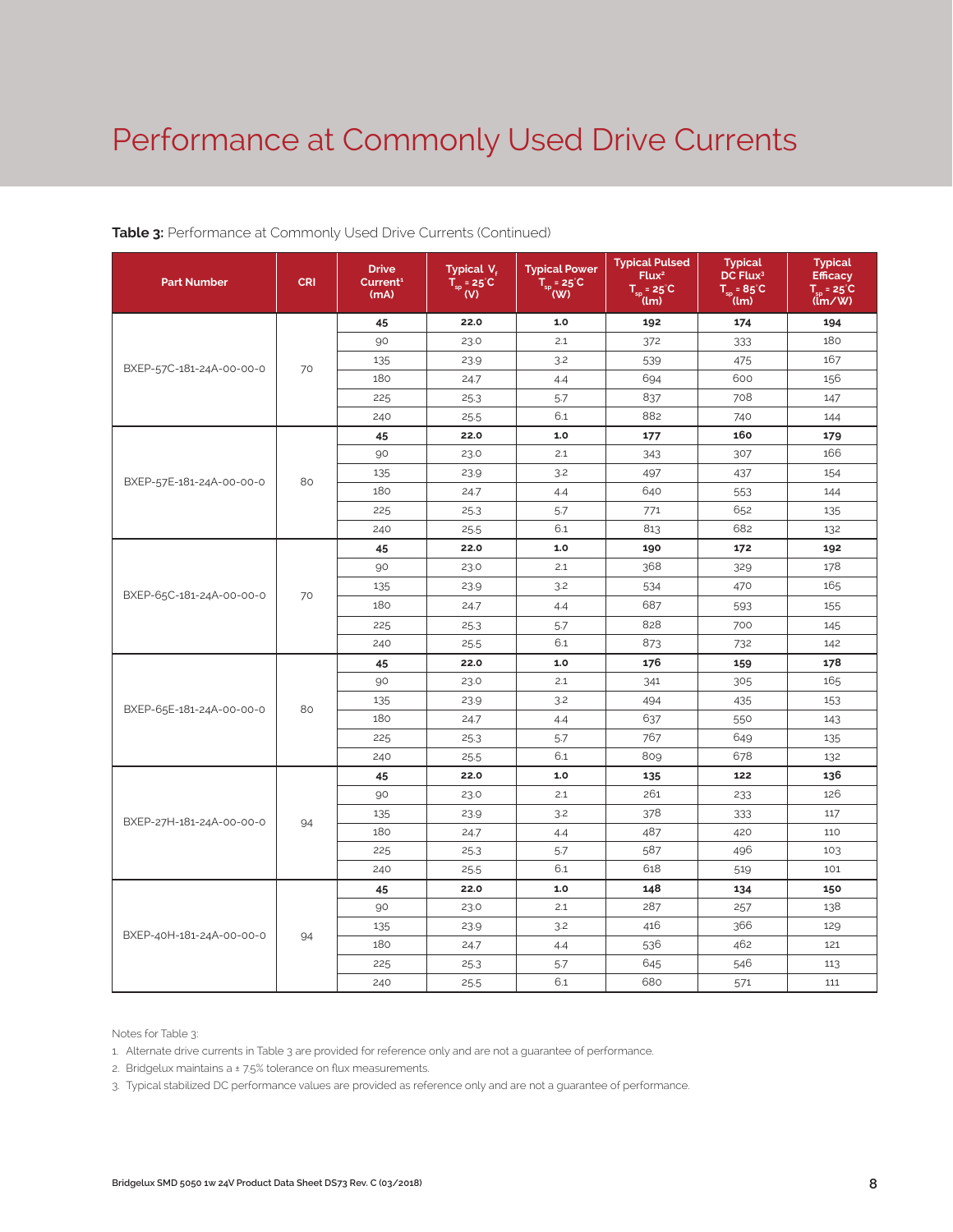# Electrical Characteristics

### **Table 4:** Electrical Characteristics

|                          | <b>Drive Current</b> |                | <b>Forward Voltage</b><br>$(V)$ <sup>2.3</sup> |                | <b>Typical</b><br><b>Temperature</b><br>Coefficient         | <b>Typical</b><br><b>Thermal</b><br><b>Resistance</b>                |  |
|--------------------------|----------------------|----------------|------------------------------------------------|----------------|-------------------------------------------------------------|----------------------------------------------------------------------|--|
| Part Number <sup>1</sup> | (mA)                 | <b>Minimum</b> | <b>Typical</b>                                 | <b>Maximum</b> | of Forward<br>Voltage<br>$\Delta V \sim \Delta T$<br>(mV/C) | <b>Junction</b><br>to Solder Point <sup>4</sup><br>$R_{j-sp}$ (°C/W) |  |
| BXEP-XXX-181-24A-00-00-0 | 45                   | 20.8           | 22                                             | 24.6           | $-10.6$                                                     | 3.1                                                                  |  |

Notes for Table 4:

1. The last 7 characters (including hyphens '-') refer to flux bins, forward voltage bins, and color bin options, respectively. "00-00-0" denotes the full distribution of flux, forward voltage, and 7 SDCM color.

 Example: BXEP-30E-181-24A-00-00-0 refers to the full distribution of flux, forward voltage, and color within a 3000K 7-step ANSI standard chromaticity region with a minimum of 80CRI, 1x8 die configuration, 1W power, 22V typical forward voltage.

2. Bridgelux maintains a tolerance of ± 0.1V on forward voltage measurements. Voltage minimum and maximum values at the nominal drive current are guaranteed by 100% test.

3. Products tested under pulsed condition (10ms pulse width) at nominal drive current where  $T_{\rm es}$  = 25°C.

4. Thermal resistance value was calculated using total electrical input power; optical power was not subtracted from input power.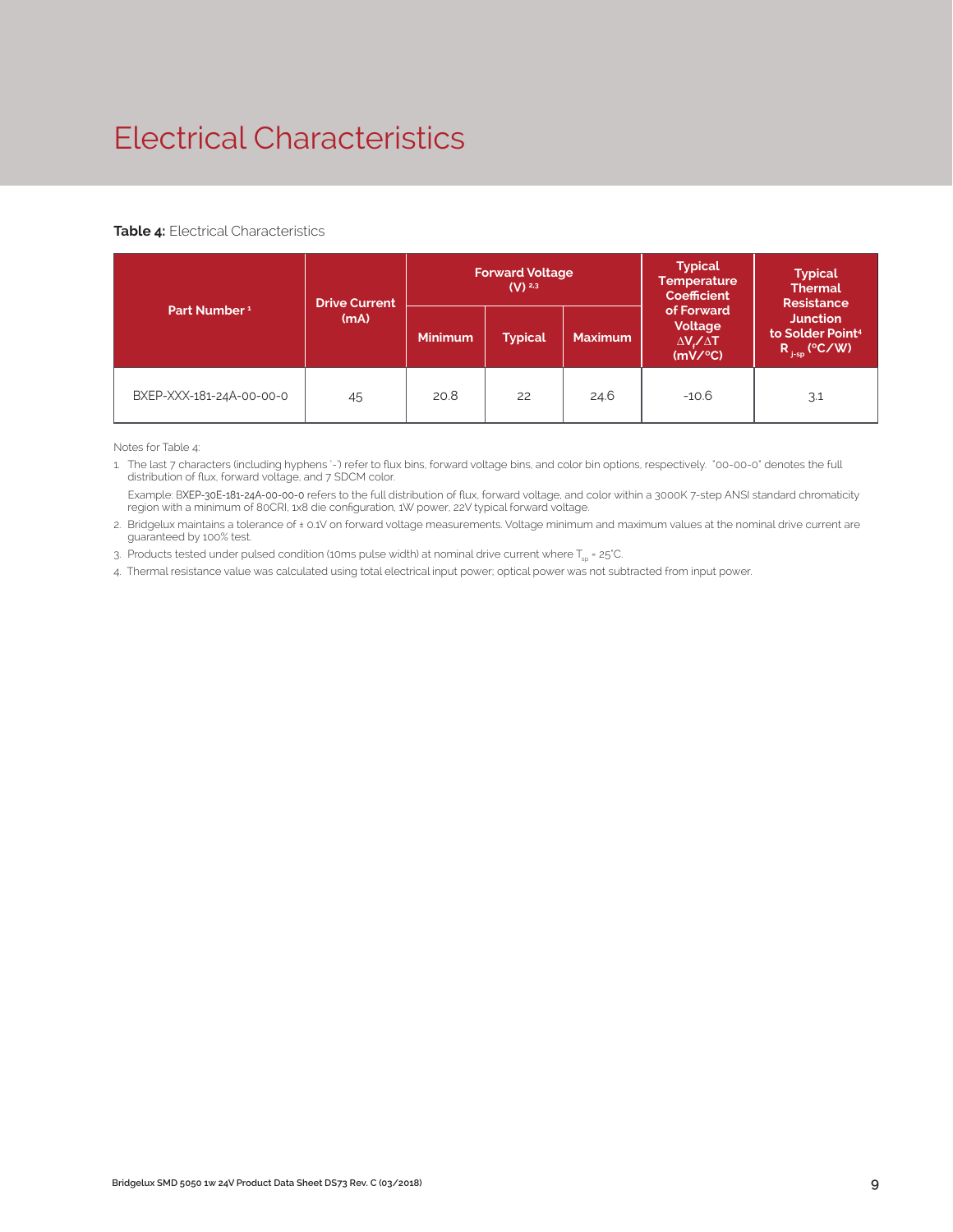# Absolute Maximum Ratings

### **Table 5:** Maximum Ratings

| Parameter                                             | Maximum Rating                                               |
|-------------------------------------------------------|--------------------------------------------------------------|
| LED Junction Temperature $(T_i)$                      | $125^{\circ}$ C                                              |
| Storage Temperature                                   | $-40^{\circ}$ C to $+105^{\circ}$ C                          |
| Operating Solder Point Temperature (T <sub>Sp</sub> ) | $-40^{\circ}$ C to $+105^{\circ}$ C                          |
| <b>Soldering Temperature</b>                          | 260°C or lower for a maximum of 10 seconds                   |
| Maximum Drive Current <sup>1</sup>                    | 240 <sub>m</sub> A                                           |
| Maximum Peak Pulsed Forward Current <sup>2</sup>      | 300mA                                                        |
| Maximum Reverse Voltage                               | Bridgelux LEDs are not designed to be driven in reverse bias |
| Moisture Sensitivity Rating                           | MSL <sub>3</sub>                                             |
| Electrostatic Discharge                               | 2kV HBM. JEDEC-JS-001-HBM and JEDEC-JS-001-2012              |

Notes for Table 5:

1. The condition of the maximum drive current is limited, Figure 7 can be reference.

2. Bridgelux recommends a maximum duty cycle of 10% and pulse width of 10 ms when operating LED SMD at maximum peak pulsed current specified. Maximum peak pulsed current indicate values where LED SMD can be driven without catastrophic failures.

3. The maximum drive current for LM80 test result is based on 356% nominal drive current listed.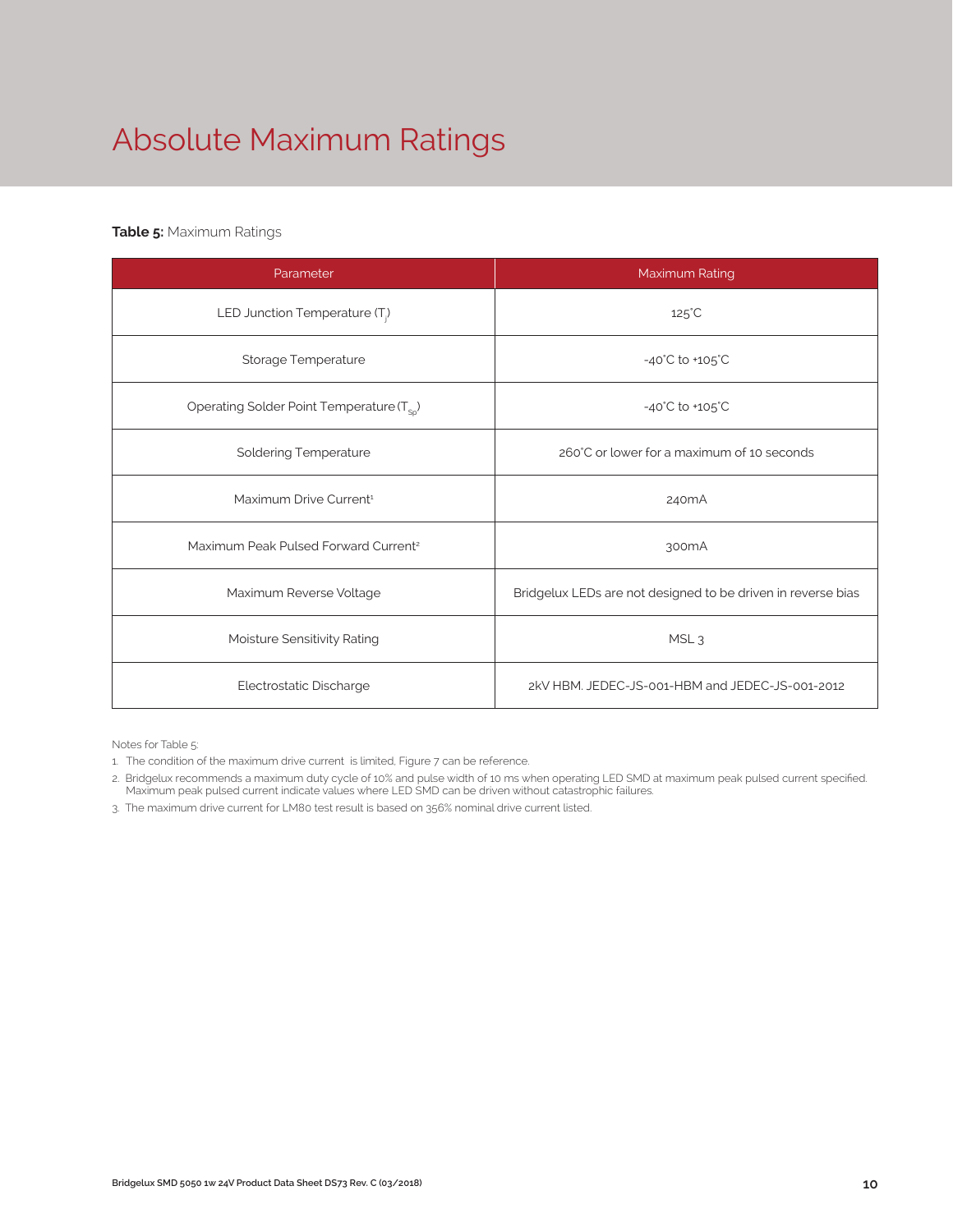# Product Bin Definitions

Table 6 lists the standard photometric luminous flux bins for Bridgelux SMD 5050 LEDs. Although several bins are listed, product availability in a particular bin varies by production run and by product performance. Not all bins are available in all CCTs.

| <b>Bin Code</b> | <b>Minimum</b> | <b>Maximum</b> | <b>Unit</b> | <b>Condition</b> |
|-----------------|----------------|----------------|-------------|------------------|
| <b>Y6</b>       | 120            | 130            |             |                  |
| Y7              | 130            | 140            |             |                  |
| Y8              | 140            | 150            |             |                  |
| Y9              | 150            | 160            |             |                  |
| $Z_1$           | 160            | 170            | lm          | $I_F = 45mA$     |
| Z <sub>2</sub>  | 170            | 180            |             |                  |
| Z3              | 180            | 195            |             |                  |
| Z <sub>4</sub>  | 195            | 210            |             |                  |
| $Z_5$           | 210            | 225            |             |                  |

### **Table 6:** Luminous Flux Bin Definitions at 45mA, T<sub>sp</sub>=25°C

Note for Table 6:

1. Bridgelux maintains a tolerance of ±7.5% on luminous flux measurements.

| <b>Bin Code</b> | <b>Minimum</b> | <b>Maximum</b> | <b>Unit</b> | <b>Condition</b> |
|-----------------|----------------|----------------|-------------|------------------|
| FG              | 20             | 21             |             |                  |
| <b>FH</b>       | 21             | 22             |             |                  |
| <b>HD</b>       | 22             | 23             |             | $I_F = 45mA$     |
| HE.             | 23             | 24             |             |                  |
| HF              | 24             | 25             |             |                  |

### **Table 7:** Forward Voltage Bin Definition at 45mA, T<sub>sp</sub>=25°C

Note for Table 7:

1. Bridgelux maintains a tolerance of ± 0.1V on forward voltage measurements.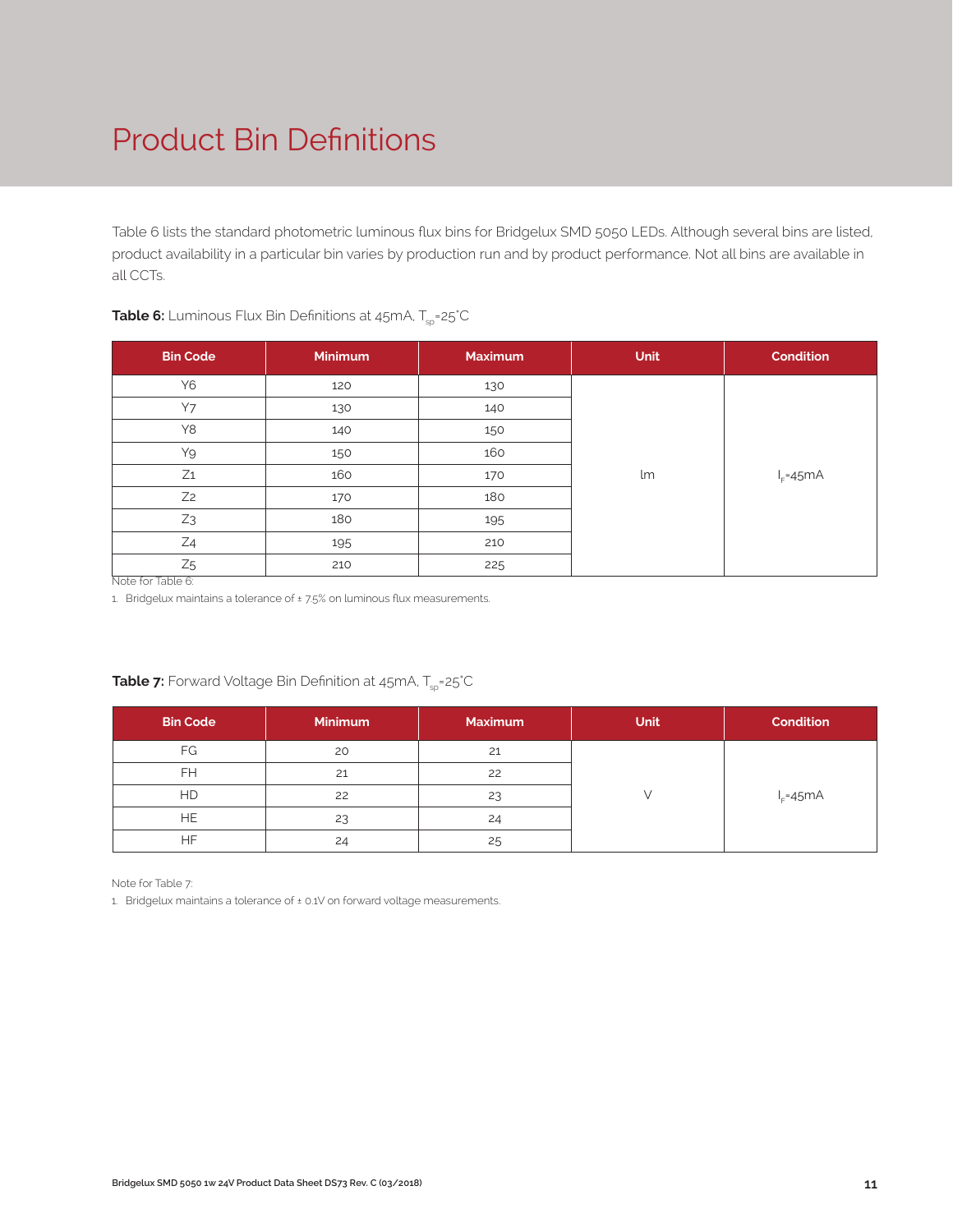# Product Bin Definitions

| <b>CCT</b> | <b>Color Space</b> | <b>Center Point</b> |        |                   |                   | <b>Ellipse</b>        |                  |
|------------|--------------------|---------------------|--------|-------------------|-------------------|-----------------------|------------------|
|            |                    | $\mathsf{x}$        | Y      | <b>Major Axis</b> | <b>Minor Axis</b> | <b>Rotation Angle</b> | <b>Color Bin</b> |
| 2700K      | 3 SDCM             | 0.4578              | 0.4101 | 0.00810           | 0.00420           | 53.70                 | 3                |
|            | 5 SDCM             | 0.4578              | 0.4101 | 0.01350           | 0.00700           | 53.70                 | 5                |
| 3000K      | 3 SDCM             | 0.4338              | 0.4030 | 0.00834           | 0.00408           | 53.22                 | 3                |
|            | 5 SDCM             | 0.4338              | 0.4030 | 0.01390           | 0.00680           | 53.22                 | 5                |
|            | 3 SDCM             | 0.4103              | 0.3961 | 0.00927           | 0.00414           | 54.00                 | 3                |
| 3500K      | 5 SDCM             | 0.4103              | 0.3961 | 0.01545           | 0.00690           | 54.00                 | 5                |
| 4000K      | 3 SDCM             | 0.3818              | 0.3797 | 0.00939           | 0.00402           | 53.72                 | 3                |
|            | 5 SDCM             | 0.3818              | 0.3797 | 0.01565           | 0.00670           | 53.72                 | 5                |
| 4500K      | 3 SDCM             | 0.3611              | 0.3658 | 0.00756           | 0.00338           | 57.58                 | 3                |
|            | 5 SDCM             | 0.3611              | 0.3658 | 0.01260           | 0.00563           | 57.58                 | 5                |
| 5000K      | 3 SDCM             | 0.3447              | 0.3553 | 0.00822           | 0.00354           | 59.62                 | 3                |
|            | 5 SDCM             | 0.3447              | 0.3553 | 0.01370           | 0.00590           | 59.62                 | 5                |
| 5700K      | 3 SDCM             | 0.3287              | 0.3417 | 0.00746           | 0.00320           | 59.09                 | 3                |
|            | 5 SDCM             | 0.3287              | 0.3417 | 0.01243           | 0.00533           | 59.09                 | 5                |
| 6500K      | 3 SDCM             | 0.3123              | 0.3282 | 0.00669           | 0.00285           | 58.57                 | 3                |
|            | 5 SDCM             | 0.3123              | 0.3282 | 0.01115           | 0.00475           | 58.57                 | 5                |

**Table 8:** 3- and 5-step MacAdam Ellipse Color Bin Definitions

Notes for Table 8:

1. Color binning at  $T_{\rm so}$ =85°C

2. Bridgelux maintains a tolerance of ± 0.007 on x and y color coordinates in the CIE 1931 color space.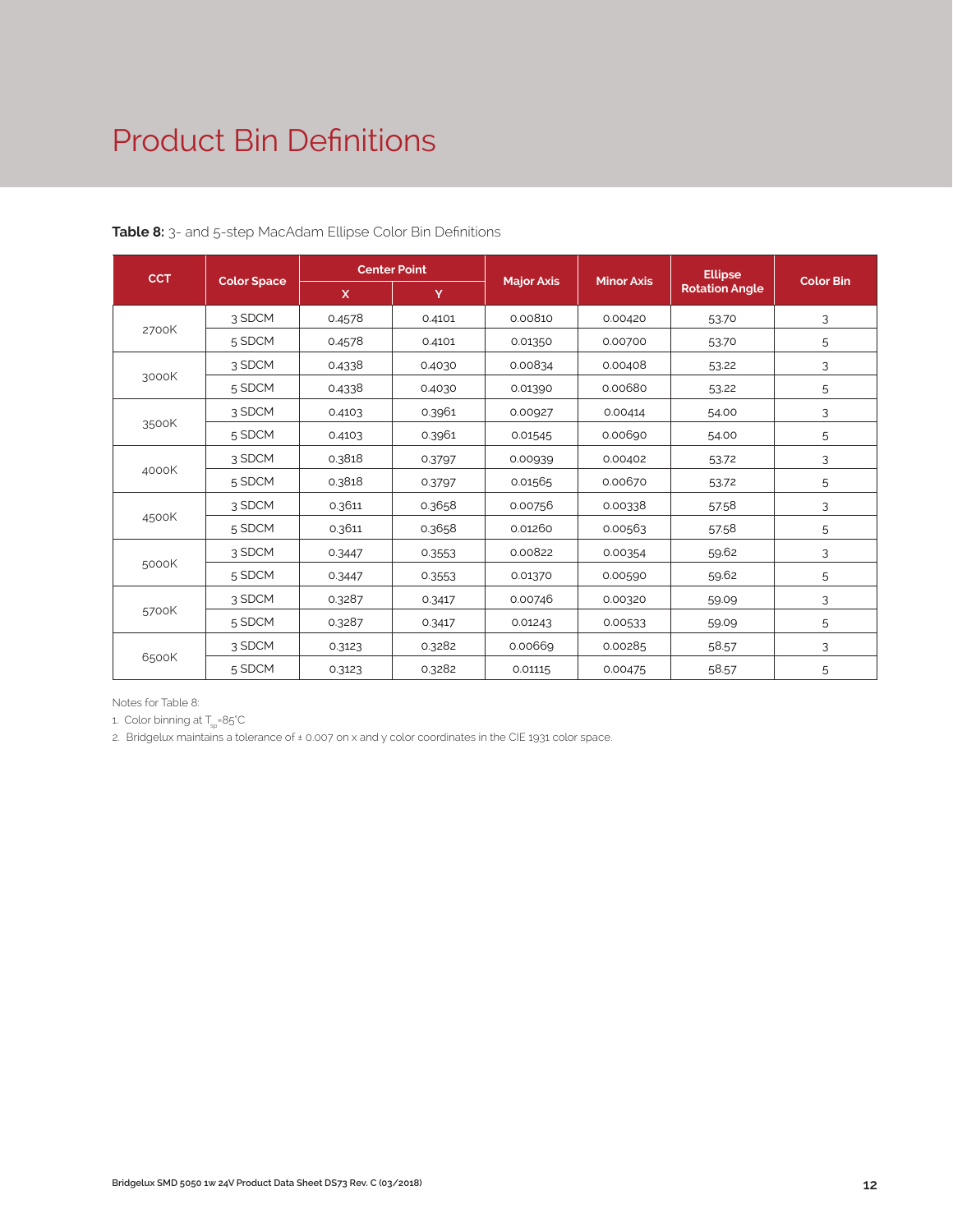# Product Bin Definitions



Figure 1: C.I.E. 1931 Chromaticity Diagram (3 Color Bin Structure, hot-color targeted at T<sub>sp</sub>=85°C)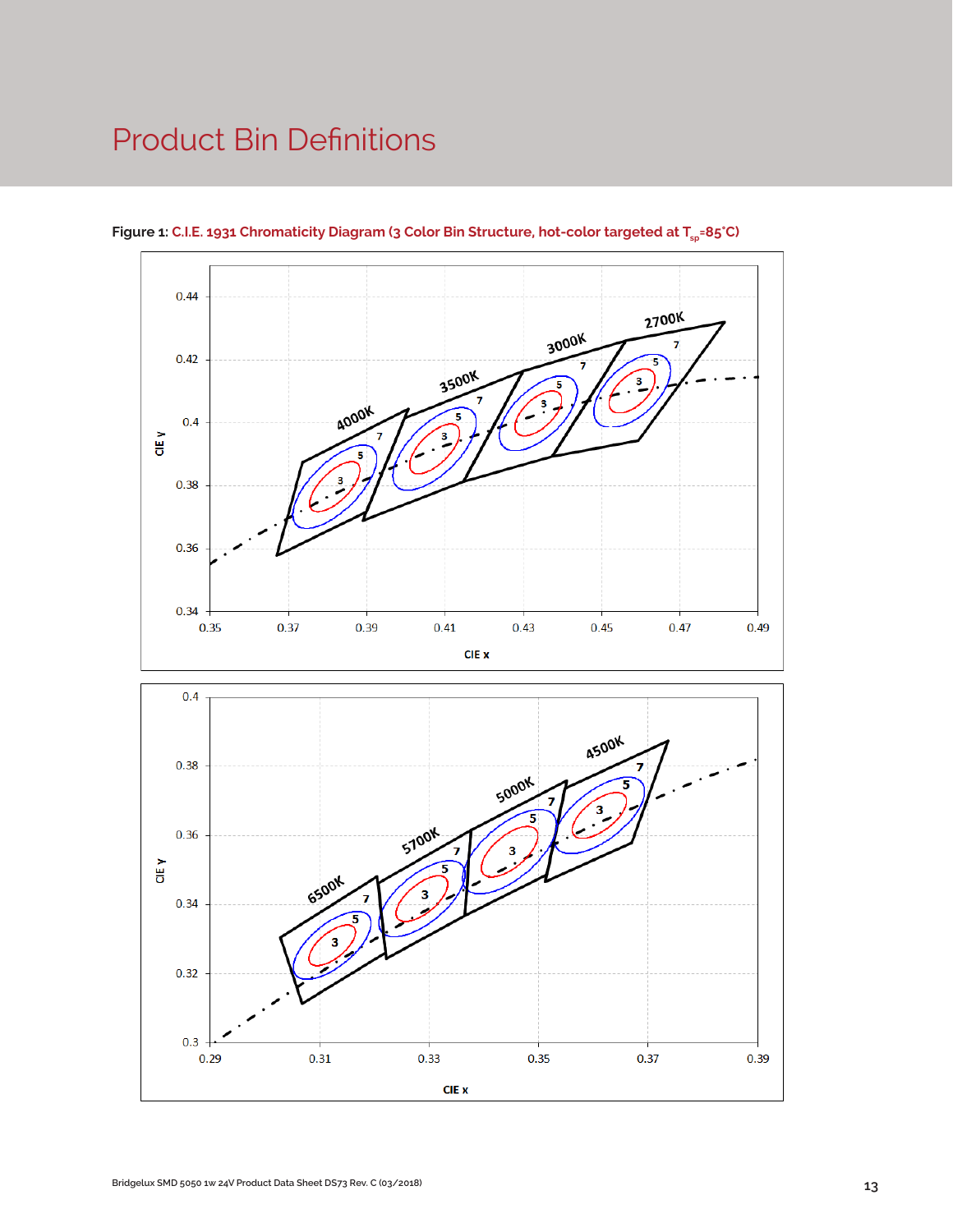# Performance Curves

### Figure 2: Drive Current vs. Voltage (T<sub>cn</sub>=25°C)



Figure 3: Typical Relative Luminous Flux vs. Drive Current (T<sub>sp</sub>=25°C)



Note for Figure 3:

1. Bridgelux does not recommend driving high power LEDs at low currents. Doing so may produce unpredictable results. Pulse width modulation (PWM) is recommended for dimming effects.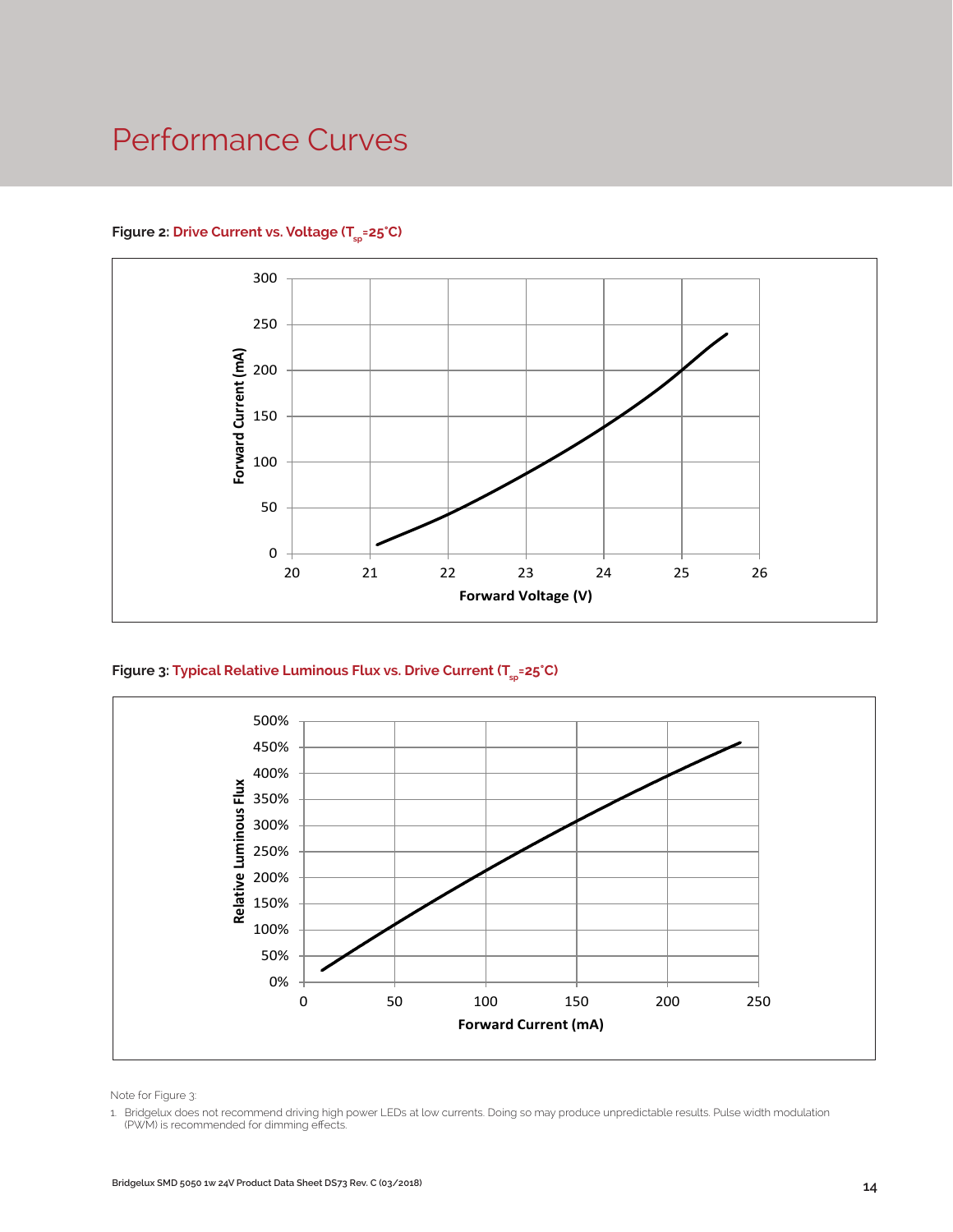# Performance Curves



### **Figure 4: Typical Relative DC Flux vs. Solder Point Temperature**

### **Figure 5: Typical DC ccx Shift vs. Solder Point Temperature**



Notes for Figures 4 & 5:

- 1. Characteristics shown for warm white based on 2700K and 80 CRI.
- 2. Characteristics shown for neutral white based on 4000K and 80 CRI.
- 3. Characteristics shown for cool white based on 5700K and 80 CRI.
- 4. For other color SKUs, the shift in color will vary. Please contact your Bridgelux Sales Representative for more information.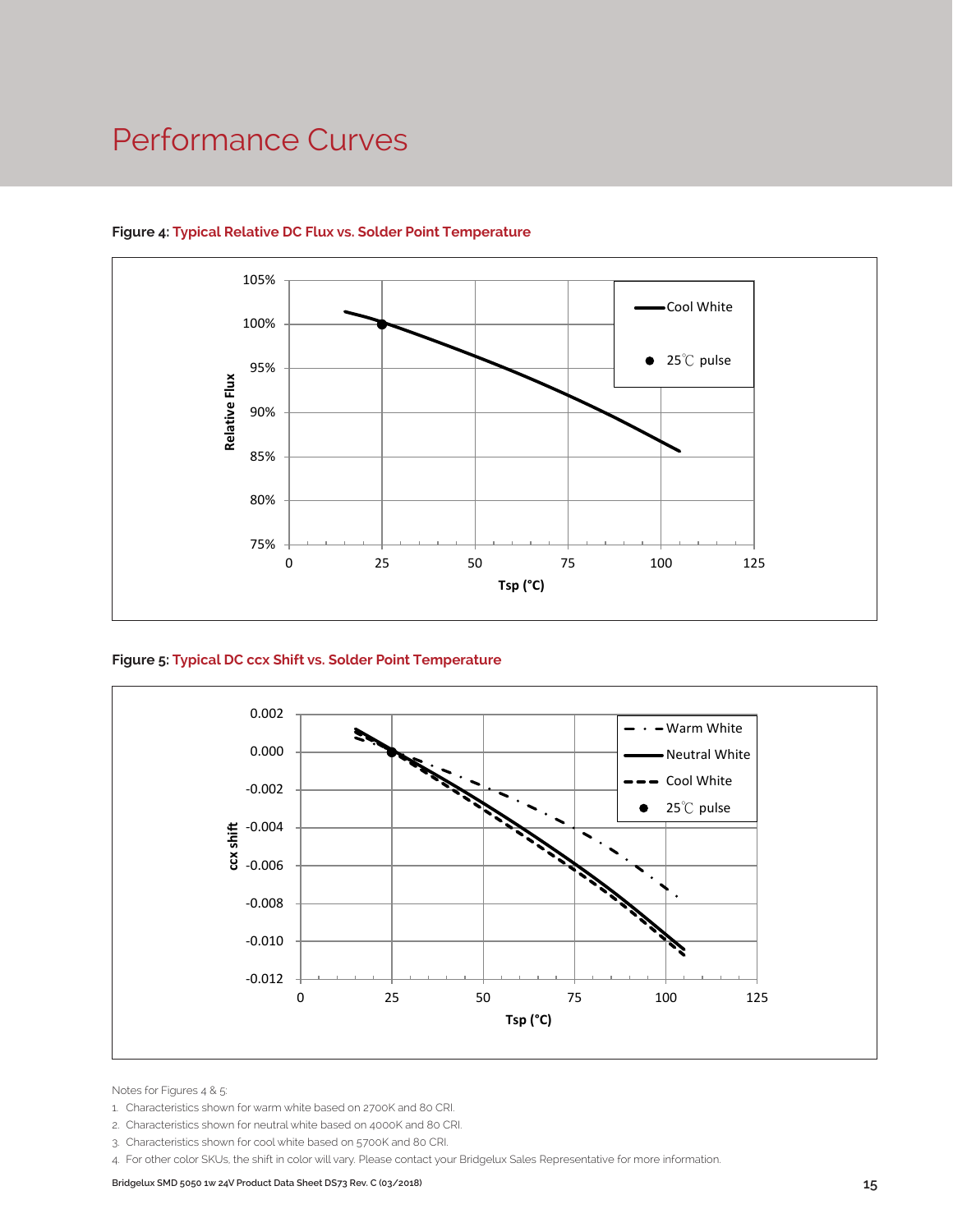# Performance Curves



### **Figure 6: Typical DC ccy Shift vs. Solder Point Temperature**

Notes for Figure 6:

1. Characteristics shown for warm white based on 2700K and 80 CRI.

2. Characteristics shown for neutral white based on 4000K and 80 CRI.

3. Characteristics shown for cool white based on 5700K and 80 CRI.

4. For other color SKUs, the shift in color will vary. Please contact your Bridgelux Sales Representative for more information.

### **Figure 7: Drive Current Derating Curve**

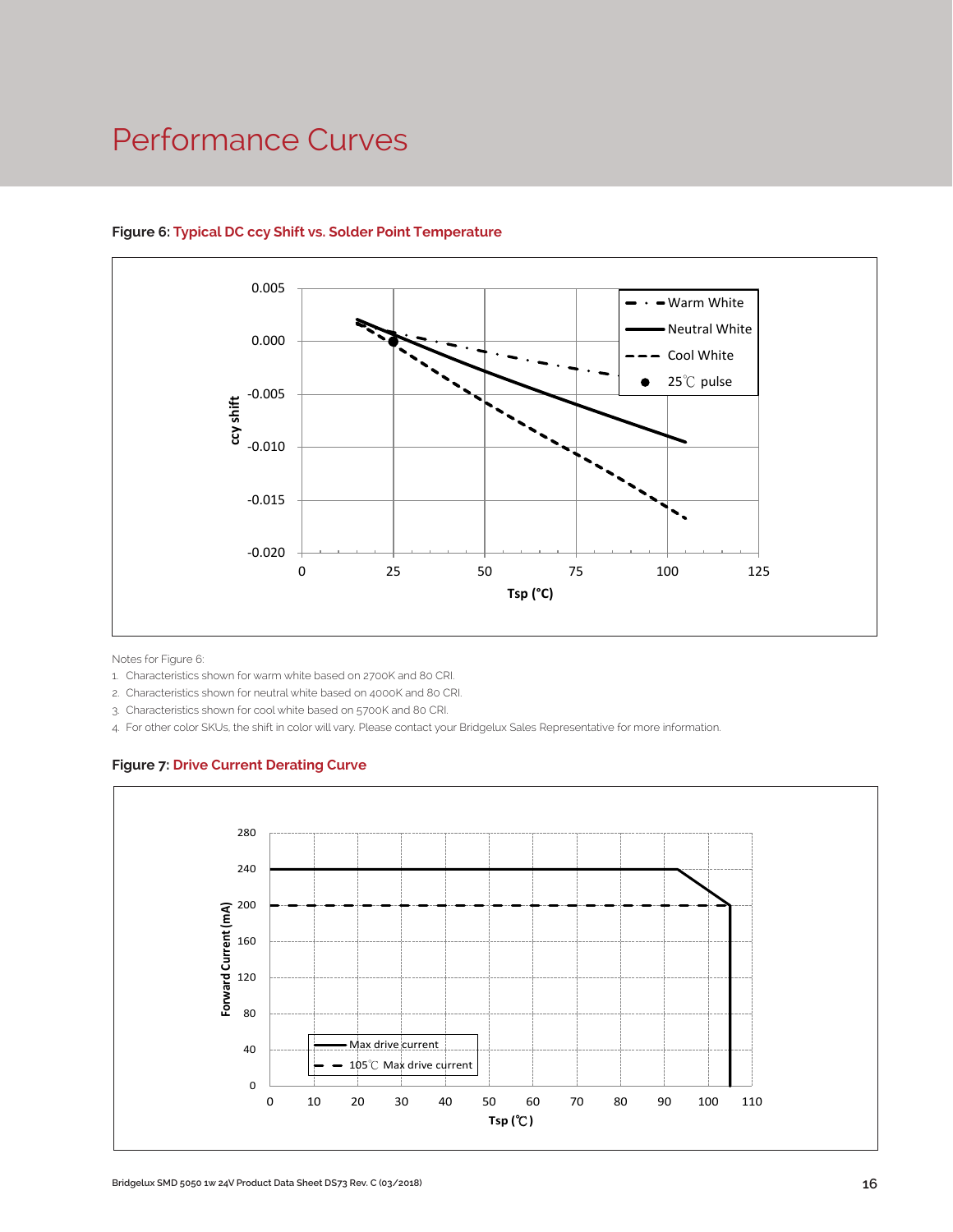# Typical Radiation Pattern



### Figure 8: Typical Spatial Radiation Pattern at 45mA, T<sub>sp</sub>=25°C

Notes for Figure 8:

1. Typical viewing angle is 116°.

2. The viewing angle is defined as the off axis angle from the centerline where luminous intensity (Iv) is ½ of the peak value.

### Figure 9: Typical Polar Radiation Pattern at 45mA, T<sub>sp</sub>=25°C

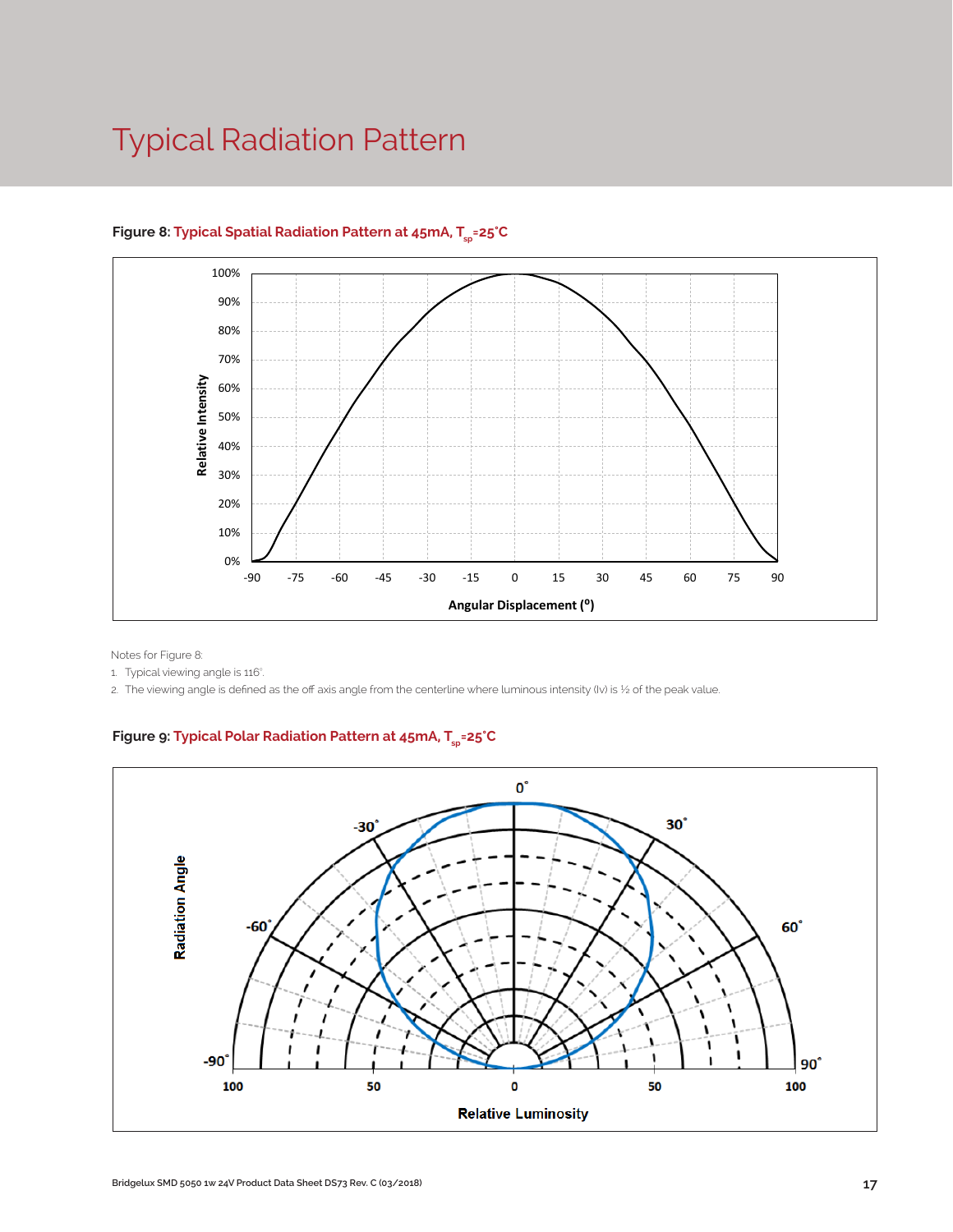# Typical Color Spectrum

### **Figure 10: Typical Color Spectrum**



Notes for Figure 10:

- 1. Color spectra measured at nominal current for  $T_{\rm so}$  = 25°C
- 2. Color spectra shown for warm white is 2700K and 80 CRI.
- 3. Color spectra shown for neutral white is 4000K and 80 CRI.
- 4. Color spectra shown for cool white is 5700K and 80 CRI.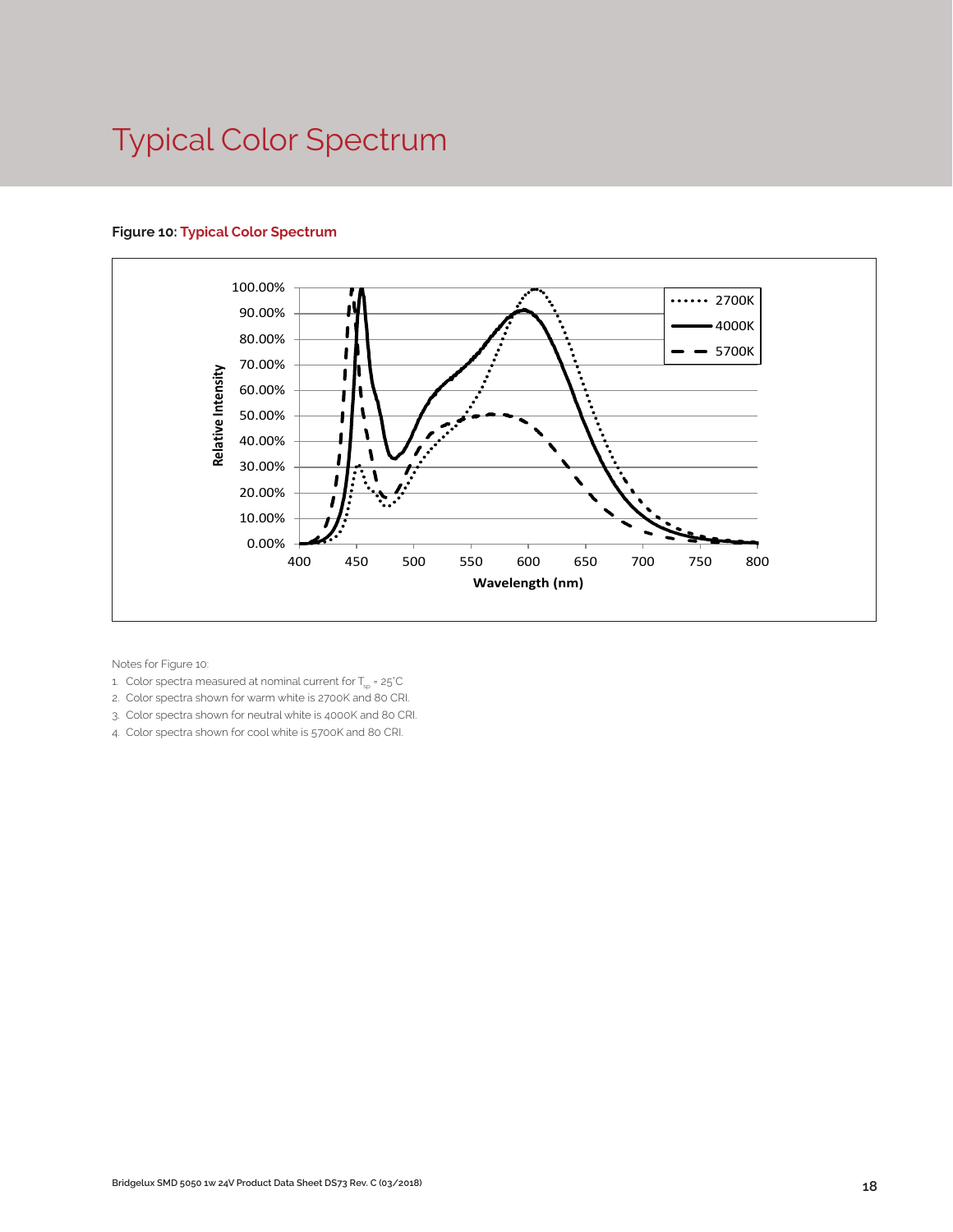# Mechanical Dimensions

### **Figure 11: Drawing for SMD 5050**





Notes for Figure 11:

- 1. Drawings are not to scale.
- 2. Drawing dimensions are in millimeters.
- 3. Unless otherwise specified, tolerances are ± 0.10mm.



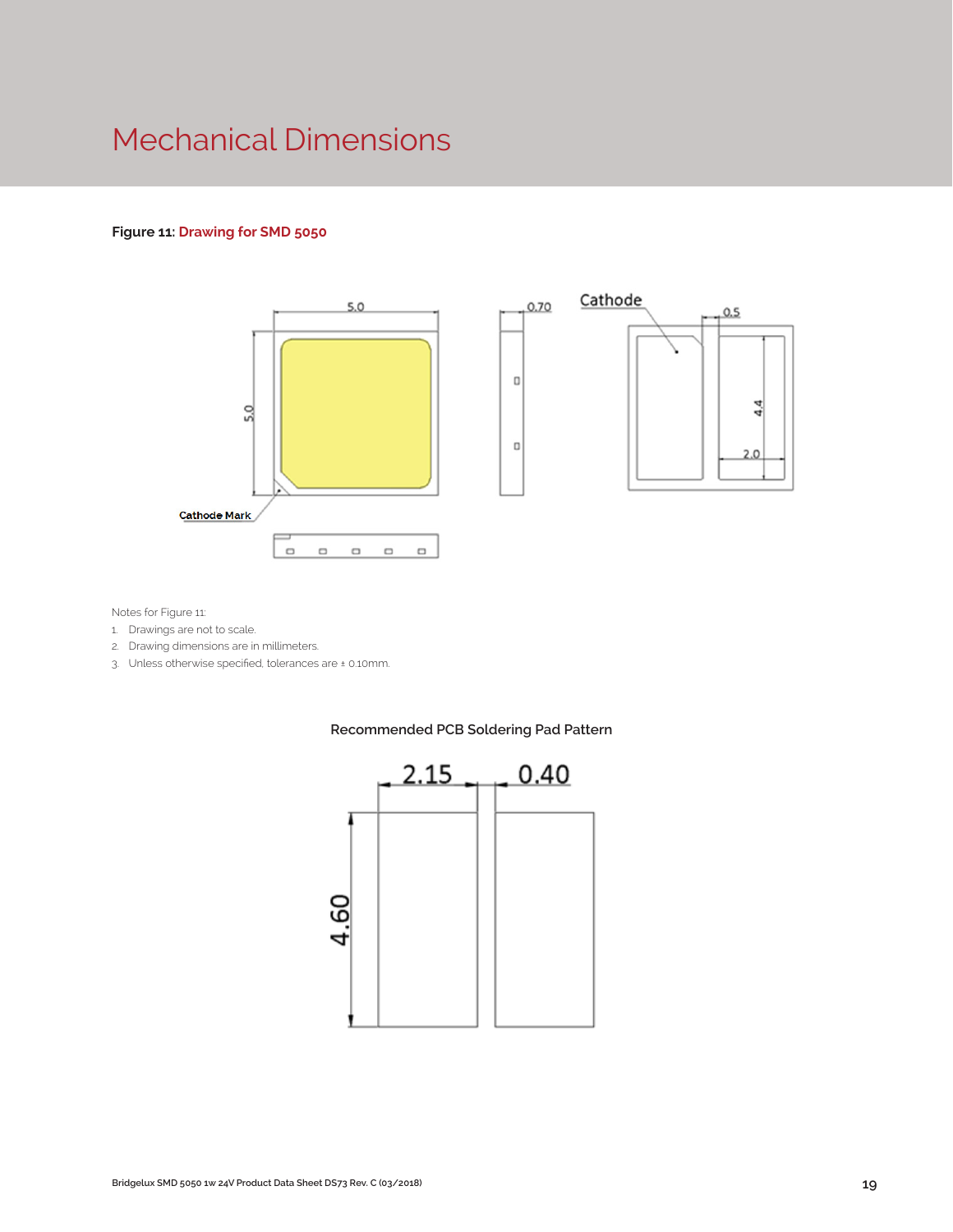# Reliability

| No.            | Items                               | Reference<br><b>Standard</b> | <b>Test Conditions</b>                                                                                | <b>Drive</b><br><b>Current</b> | <b>Test Duration</b> | <b>Units</b><br>Failed/Tested |
|----------------|-------------------------------------|------------------------------|-------------------------------------------------------------------------------------------------------|--------------------------------|----------------------|-------------------------------|
| $\mathbf{1}$   | Moisture/Reflow Sensitivity         | J-STD-020E                   | $T_{std}$ = 260°C, 10sec,<br>Precondition: 60°C, 60%RH, 168hr                                         |                                | 3 reflows            | 0/22                          |
| $\overline{c}$ | Low Temperature Storage             | JESD22-A119                  | $T_a = -40^{\circ}C$                                                                                  | $\bar{a}$                      | 1000 hours           | 0/22                          |
| 3              | High Temperature Storage            | JESD22-A103D                 | $T_a = 105^{\circ}C$                                                                                  | $\bar{a}$                      | 1000 hours           | 0/22                          |
| $\overline{4}$ | Low Temperature Operating Life      | JESD22-A108D                 | $T_a = -40^{\circ}C$                                                                                  | 160 <sub>m</sub> A             | 1000 hours           | 0/22                          |
| 5              | Temperature Humidity Operating Life | JESD22-A101C                 | $T_{\rm SD} = 85^{\circ}$ C, RH=85%                                                                   | 160 <sub>m</sub> A             | 1000 hours           | 0/22                          |
| 6              | High Temperature Operating Life     | JESD22-A108D                 | $T_{\rm sn}$ =105°C                                                                                   | 200 <sub>m</sub> A             | 1000 hours           | 0/22                          |
| $\overline{7}$ | Power switching                     | IEC62717:2014                | $T_{sp}$ = 105°C<br>30 sec on, 30 sec off                                                             | 200 <sub>m</sub> A             | 30000 cycles         | 0/22                          |
| 8              | <b>Thermal Shock</b>                | JESD22-A106B                 | $T_s = -40^{\circ}C \sim 100^{\circ}C$ ;<br>Dwell: 15min; Transfer: 10sec                             |                                | 200 cycles           | 0/22                          |
| 9              | Temperature Cycle                   | JESD22-A104E                 | $T_a = -40^{\circ}C - 100^{\circ}C;$<br>Dwell at extreme temperature: 15min;<br>Ramp rate < 105°C/min |                                | 200 cycles           | 0/22                          |
| 10             | Electrostatic Discharge             | JS-001-2012                  | HBM, $2KV$ , $1.5k\Omega$ , 100pF,<br>Alternately positive or negative                                |                                |                      | 0/22                          |

### **Table 9: Reliability Test Items and Conditions**

### **Passing Criteria**

| <b>Item</b>                     | <b>Symbol</b> | <b>Test Condition</b> | <b>Passing Criteria</b> |
|---------------------------------|---------------|-----------------------|-------------------------|
| Forward Voltage                 | Vf            | 45 <sub>m</sub> A     | ΔVf<10%                 |
| Luminous Flux                   | ŀ٧            | 45 <sub>m</sub> A     | ΔFν<30%                 |
| <b>Chromaticity Coordinates</b> | (x, y)        | 45 <sub>m</sub> A     | Δu'v'<0.007             |

Notes for Table 9:

1. Measurements are performed after allowing the LEDs to return to room temperature

2.  $\mathsf{T}_{\mathsf{std}}$  : reflow soldering temperature;  $\mathsf{T}_{\mathsf{a}}$  : ambient temperature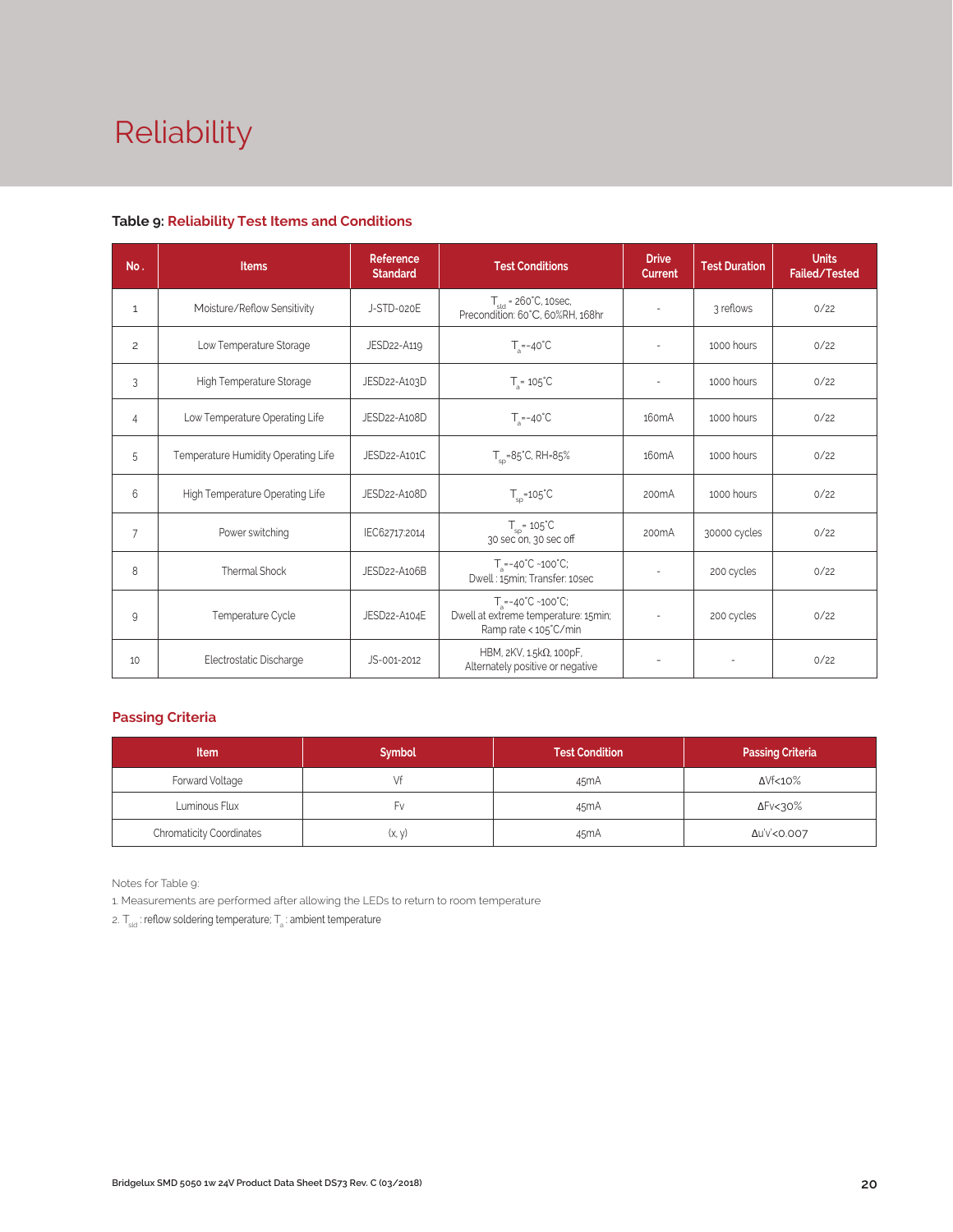# Reflowing Characteristics

### **Figure 12 : Reflow Profile**



| <b>Profile Feature</b>     | <b>Lead Free Assembly</b>     |
|----------------------------|-------------------------------|
| Preheat: Temperature Range | $180^{\circ}C - 200^{\circ}C$ |
| Preheat: Time (Maximum)    | 120 seconds                   |
| Peak Temperature           | $260^{\circ}$ C               |
| Soldering Time (Maximum)   | 10 seconds                    |
| Allowable Reflow Cycles    | $\overline{c}$                |

### **Figure 13 : Pick and Place**



Note for Figure 13:

1. When using a pick and place machine, choose a nozzle that has a larger diameter than the LED's emitting surface. Using a Pick-and-Place nozzle with a smaller diameter than the size of the LEDs emitting surface will cause damage and may also cause the LED to not illuminate.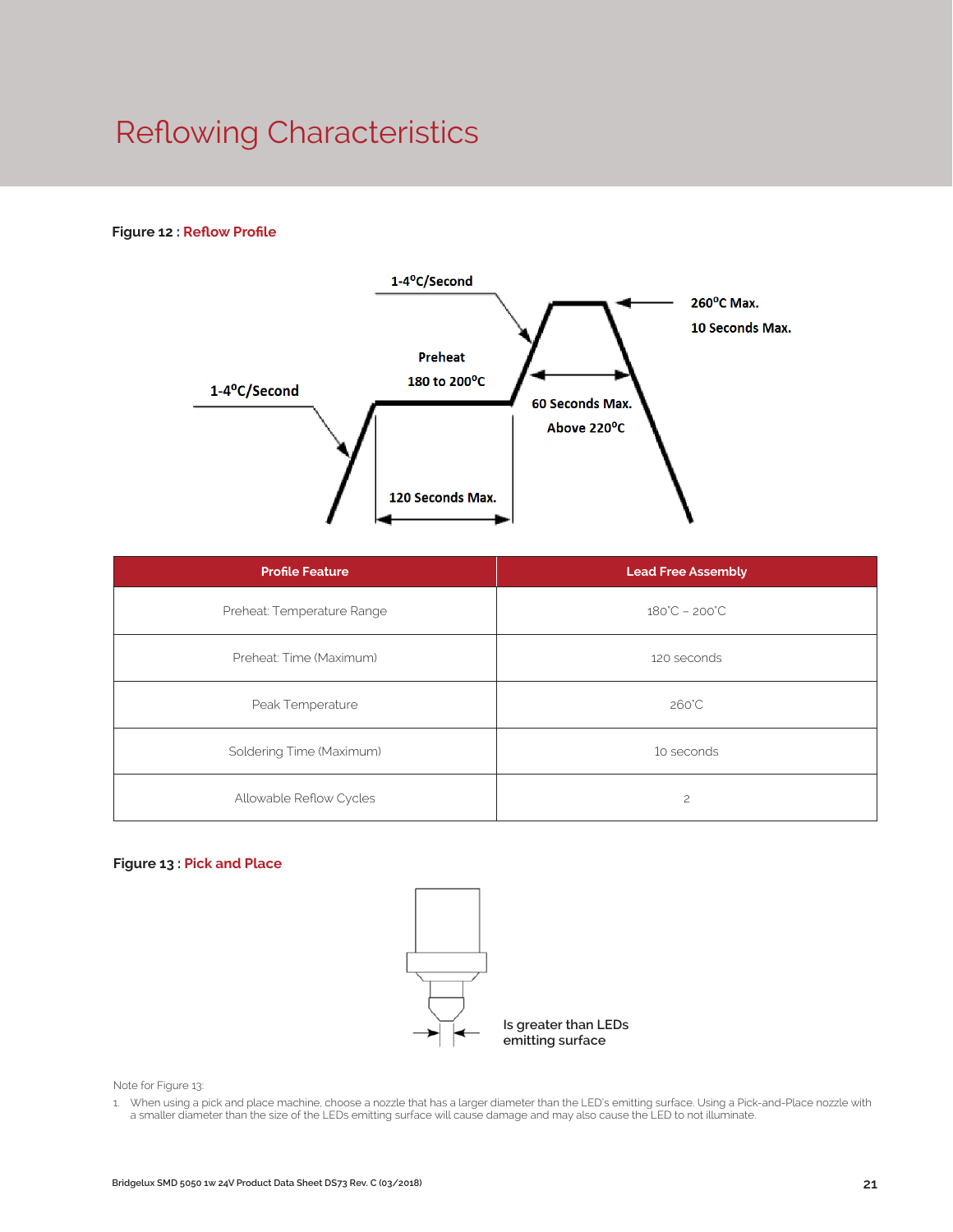# Packaging

### **Figure 14: Emitter Reel Drawings**



Note for Figure 14:

1. Drawings are not to scale. Drawing dimensions are in millimeters.

### **Figure 15: Emitter Tape Drawings**



160mm minumun of empty carrier 1500 pcs LED max. 400mm minumun of empty carrier tape sealed with cover tape tape sealed with cover tape - Componets - Trailer Leader .

Note for Figure 15:

1. Drawings are not to scale. Drawing dimensions are in millimeters.

 $\bullet$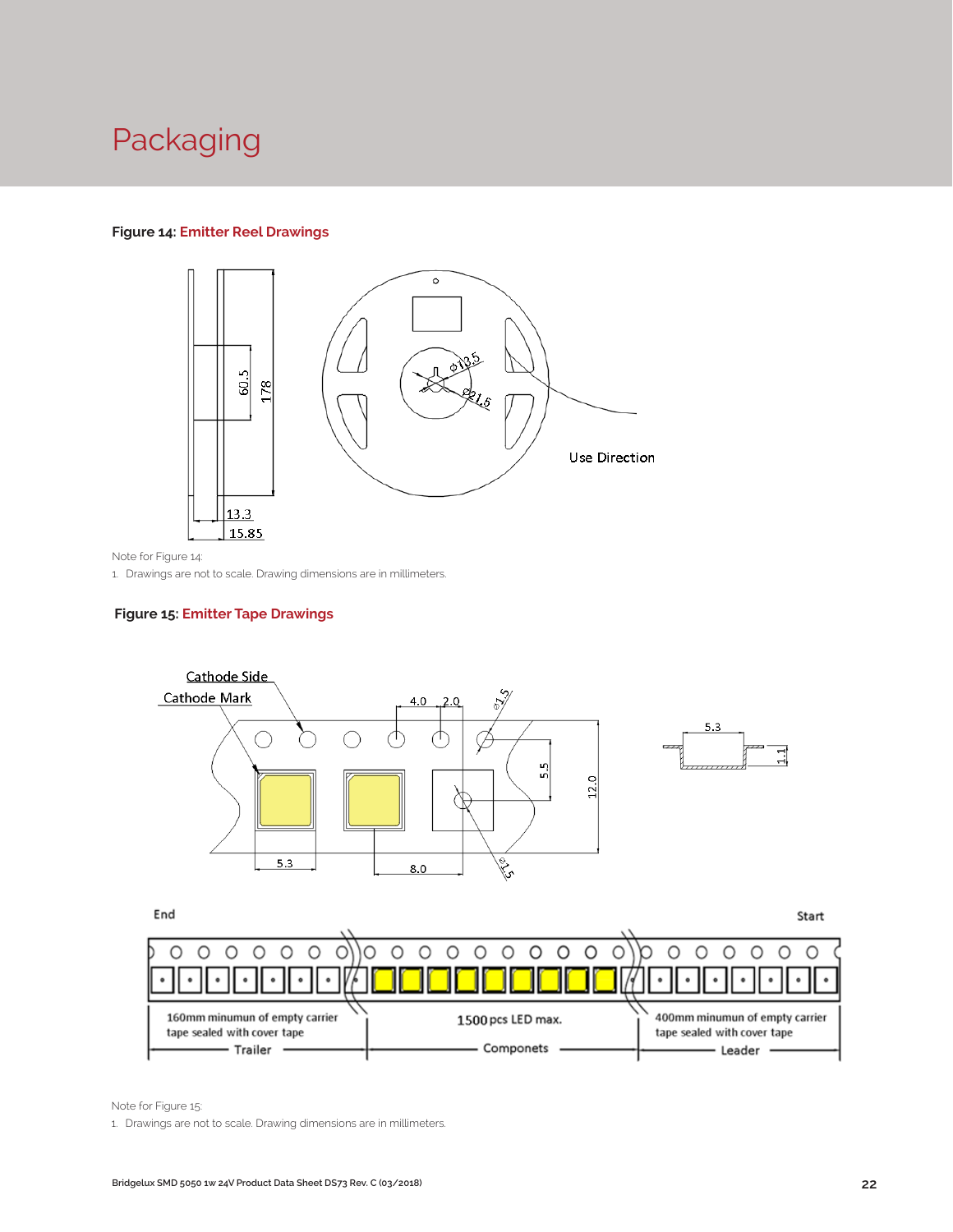

### **Figure 16: Emitter Reel Packaging Drawings**



Note for Figure 16: 1. Drawings are not to scale.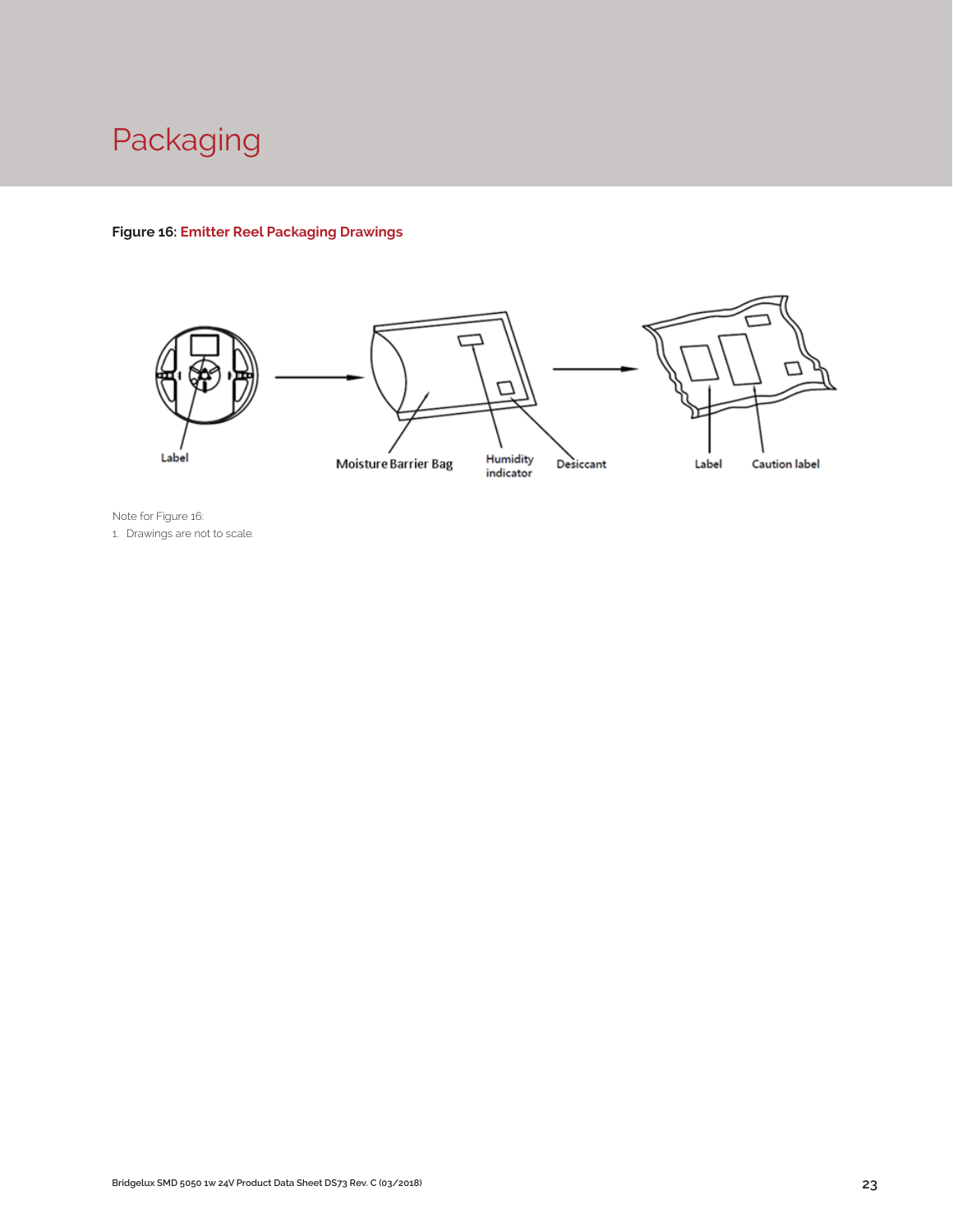# Design Resources

Please contact your Bridgelux sales representative for assistance.

# **Precautions**

#### **CAUTION: CHEMICAL EXPOSURE HAZARD**

Exposure to some chemicals commonly used in luminaire manufacturing and assembly can cause damage to the LED emitter. Please consult Bridgelux Application Note AN51 for additional information.

### **CAUTION: EYE SAFETY**

This SMD package emits visible light, that, under certain circumstances, could be harmful to the eye. Proper safeguards must be used.

### **CAUTION: RISK OF BURN**

Do not touch the SMD LED emitter during operation. Allow the emitter to cool for a sufficient period of time before handling. The SMD LED emitter may reach elevated temperatures such that could burn skin when touched.

## **CAUTION**

### **CONTACT WITH LIGHT EMITTING SURFACE (LES)**

Avoid any contact with the LES. Do not touch the LES of the emitter or apply stress to the LES (yellow phosphor resin area). Contact may cause damage to the emitter

Optics and reflectors must not be mounted in contact with the LES (yellow phosphor resin area).

# Disclaimers

#### **MINOR PRODUCT CHANGE POLICY**

The rigorous qualification testing on products offered by Bridgelux provides performance assurance. Slight cosmetic changes that do not affect form, fit, or function may occur as Bridgelux continues product optimization.

### **STANDARD TEST CONDITIONS**

Unless otherwise stated, LED emitter testing is performed at the nominal drive current.